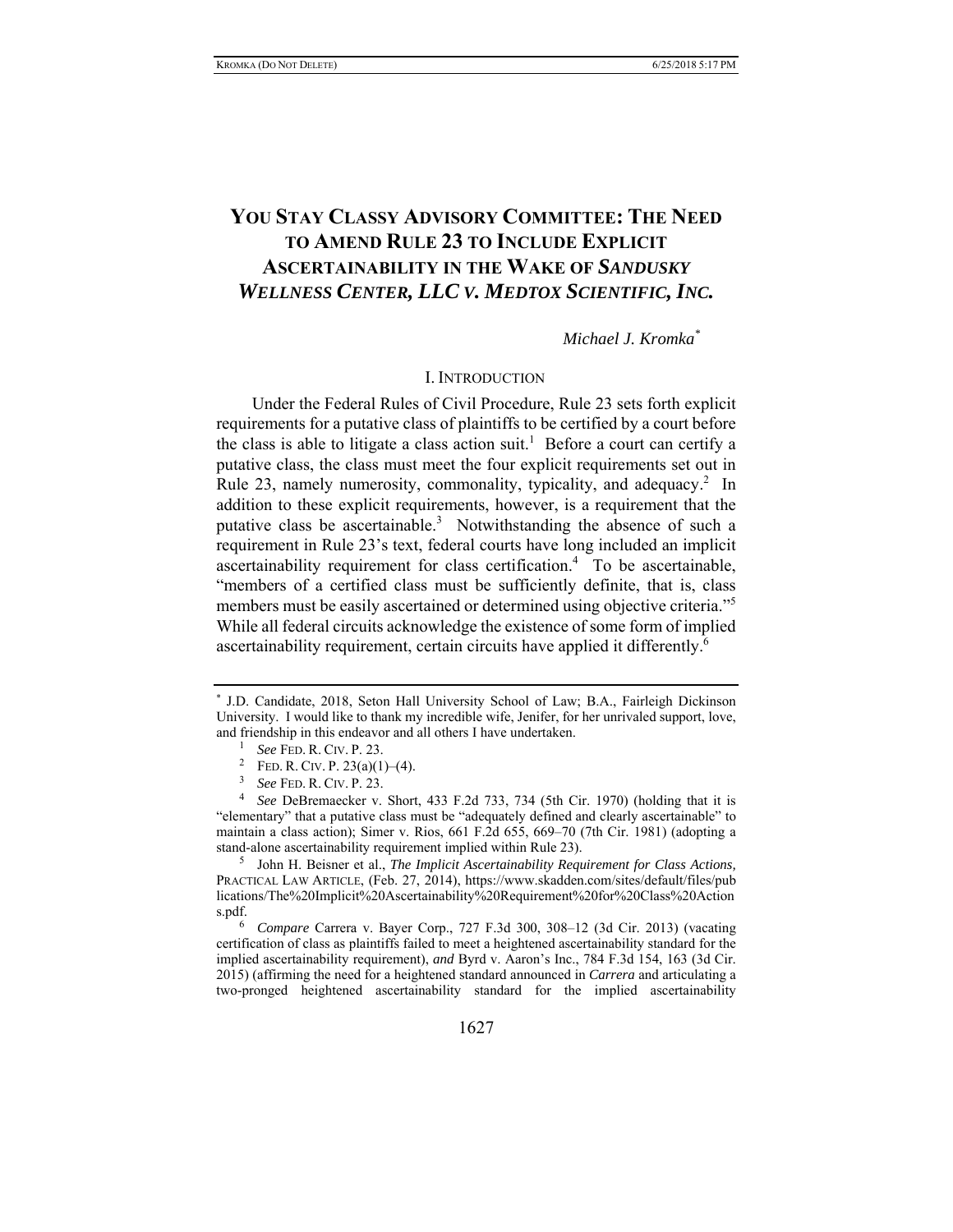The split among the federal circuits was created by the Third and Seventh Circuits' diverging applications of the ascertainability requirement.<sup>7</sup> In 2015, the Third Circuit, in *Byrd v. Aaron's Inc.,* adopted a "heightened" ascertainability standard comprised of a two-prong test, creating a higher hurdle for putative classes to certify than previous applications of ascertainability had contemplated.<sup>8</sup> This version of ascertainability requires that a plaintiff show "(1) the class is 'defined with reference to objective criteria'; and (2) there is 'a reliable and administratively feasible mechanism for determining whether putative class members fall within the class definition."<sup>9</sup> Later that year, the Seventh Circuit acknowledged that ascertainability exists as an implicit, stand-alone, threshold requirement, but rejected the heightened ascertainability standard created in *Byrd.*10 In *Mullins v. Direct Digital, LLC*, the Seventh Circuit instead adopted a "weak" version of ascertainability more favorable to small-value consumer class  $\arctan x$ <sup>11</sup> To satisfy this version of an ascertainability requirement, a plaintiff need only show that class membership is defined "clearly and with objective criteria."<sup>12</sup>

Despite the highly publicized circuit split, the United States Supreme Court denied certiorari for the *Mullins* decision,<sup>13</sup> and, more recently, declined to address the split again in a case out of the Sixth Circuit implicating the same issues. $^{14}$  Additionally, in April 2015, the Civil Rules Advisory Committee (Advisory Committee) considered whether ascertainability should be an independent threshold requirement for class certification.15 On the heels of the Supreme Court's most recent refusal to address this issue, however, the Advisory Committee declined to include

requirement), *with* Mullins v. Direct Digital, LLC, 795 F.3d 654, 657–59 (7th Cir. 2015), *cert. denied*, 136 S. Ct. 1161 (2016) (adopting a "weak" implied ascertainability requirement which requires only a clearly and objectively defined class). 7

*Compare Carrera*, 727 F.3d at 312 (applying a heightened ascertainability standard), *and Byrd*, 784 F.3d at 163 (applying a heightened ascertainability standard), *with Mullins*, 795 F.3d at 657–59, *cert. denied*, 136 S. Ct. 1161 (2016) (applying a "weak" ascertainability standard).

<sup>8</sup> *See* 784 F.3d at 163.

<sup>9</sup> *Id.* at 163 (citing Hayes v. Wal-Mart Stores, Inc., 725 F.3d 349, 355 (3d Cir. 2013)).

<sup>10</sup> Mullins v. Direct Digital, LLC, 795 F.3d 654 (7th Cir. 2015), *cert. denied*, 136 S. Ct. 1161 (2016). 11 *See id*. 659–72. 12 *Id.* at 672.

<sup>&</sup>lt;sup>13</sup> Direct Digital, LLC v. Mullins, 136 S. Ct. 1161, 1162 (2016) (mem.).<br><sup>14</sup> Procter & Gamble Co. v. Rikos, 136 S. Ct. 1493, 1494 (2016) (mem.).

<sup>15</sup> *See generally Advisory Committee on Civil Rules, Agenda Book*, U.S. COURTS, 74, 77, 254 (Apr. 2015), http://www.uscourts.gov/sites/default/files/fr\_import/CV2015-04.pdf (discussing both the Third Circuit's approach and the Seventh Circuit's approach to whether ascertainability is a criterion of class membership); *see also* Robert H. Klonoff*, Class Actions in the Year 2026: A Prognosis,* 65 EMORY L.J. 1569, 1607 (2016).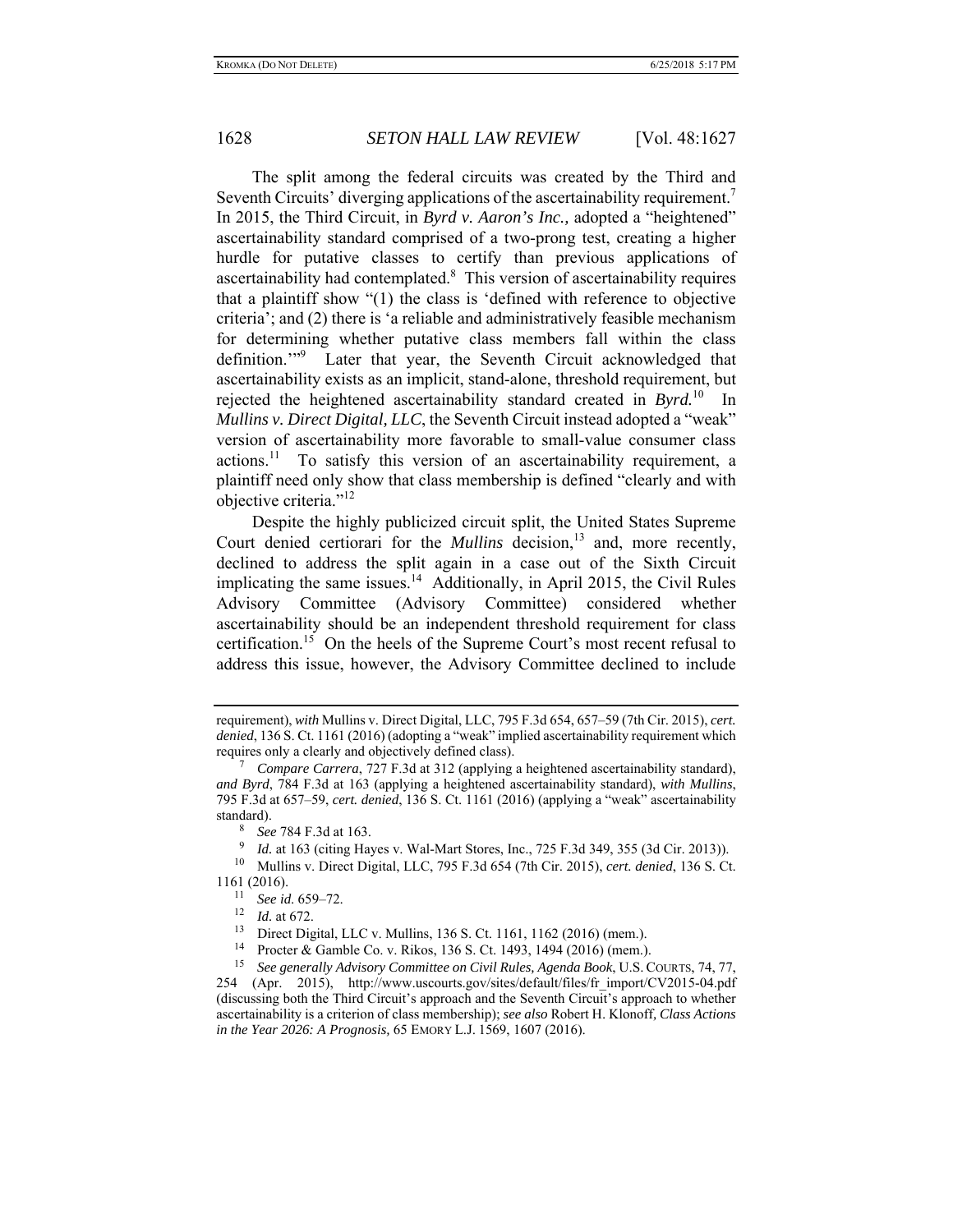ascertainability in its proposed changes to Rule  $23<sup>16</sup>$  Thus, neither the Supreme Court, nor the Advisory Committee, has stepped in to resolve the conflicting applications of an implied ascertainability requirement among the several federal circuits.

Most recently, the Eighth Circuit deepened the circuit split when it addressed the debate over the proper application of an implied ascertainability requirement in *Sandusky Wellness Center, LLC v. Medtox Scientific, Inc.,* decided in May 2016.<sup>17</sup> The court stated that it does not recognize ascertainability as a separate, threshold requirement for class certification, but rather asserts that ascertainability should be factored into a "rigorous analysis" of Rule  $23<sup>18</sup>$  Because the Eighth Circuit does not provide much in the way of analysis with respect to the standard announced in the case,  $19$  lawyers and legal commentators are divided over whether the Eighth Circuit has created a new, third standard in applying an ascertainability requirement in class certification<sup>20</sup> or whether it has merely joined the Seventh Circuit, and others like it, by adopting a "weak" form of ascertainability.<sup>21</sup>

20 *See, e.g.*, *Eighth Circuit Declines to Adopt Separate Ascertainability Test for Class Action Certification*, PRACTICAL LAW ARTICLE (May 6, 2016), http://us.practicallaw.com/w-002-2175 (acknowledging that "[t]he Eighth Circuit, however, has not addressed whether ascertainability is a separate, preliminary requirement for class action certification); Joseph C. Wylie II et al., *Eighth Circuit Articulates New Ascertainability Standard in TCPA Class Actions,* TMTLAWWATCH.COM (May 11, 2016), http://www.tmtlawwatch.com/2016/05/eigh th-circuit-articulates-new-ascertainability-standardin-tcpa-class-actions/ (reporting that the Eighth Circuit rejected "heightened" ascertainability in favor of its own ascertainability standard); City Select Auto Sales Inc. v. BMW Bank of N. Am. Inc., 867 F.3d 434, 443, n.3 (3d Cir. 2017) ("The Eighth Circuit rejects the ascertainability requirement all together."). 21 *See, e.g.*, *A Serious Circuit Split on Class Ascertainability*, LAW360 (June 30, 2016),

http://www.law360.com/articles/813021/a-serious-circuit-split-on-class-ascertainability (reporting that the Eighth Circuit has joined the Seventh Circuit in its articulation of ascertainability); Beasley Alleno*, Eighth Circuit Adopts Favorable Class Ascertainability Threshold*, JEREBEASLEYREPORT (Aug. 19, 2016), http://www.jerebeasleyreport.com/20 16/08/eighth-circuit-adopts-favorable-class-ascertainability-threshold/ (reporting that the Eighth Circuit joined the Seventh and Sixth Circuits in their articulation of an ascertainability standard); *In re* Petrobras Sec., 862 F.3d 250, 265 (2d Cir. 2017) (holding that the Second Circuit "join[s] the Sixth, Seventh, Eighth, and Ninth" in rejecting heightened ascertainability); *see also Did the 8th Cir. Create Yet Another Class Member Test?*, BUREAU OF NATIONAL AFFAIRS (May 11, 2016), http://www.bna.com/8th-cir-create-n57982071492/ (presenting both positions).

<sup>16</sup> *See* Amanda Bronstad, *Circuit to Weigh 'Ascertainability' in Class Actions*, 140 THE RECORDER 1, 1 (2016).

 $^{17}$  821 F.3d 992 (8th Cir. 2016).

 $\frac{18}{19}$  *Id.* at 996.

See *id.*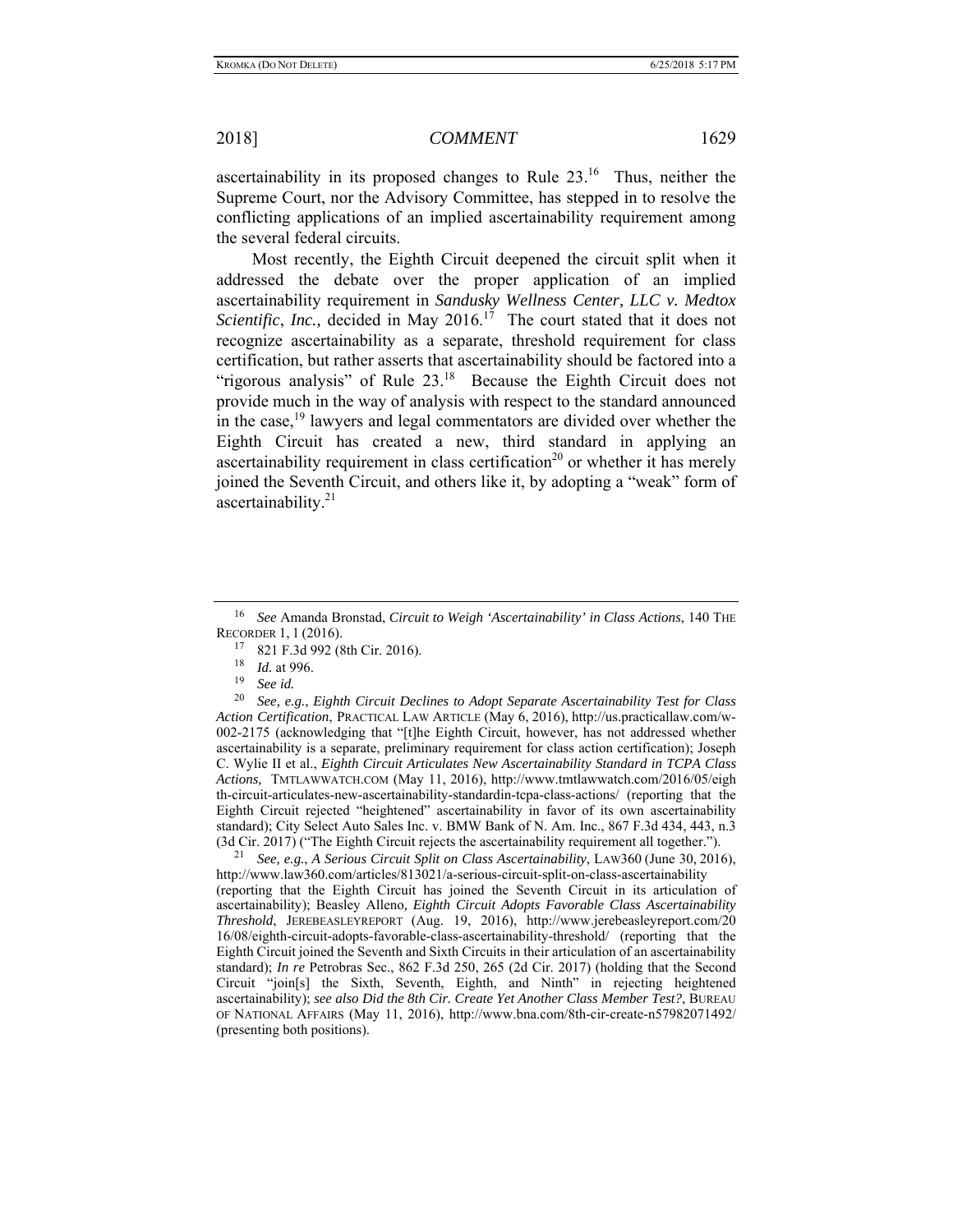This Comment argues that the Eighth Circuit has created a third, distinct articulation of ascertainability that allows judges to ignore the requirement altogether, which only bolsters calls for reforming Rule  $23.^{22}$ Further, it urges the Advisory Committee to amend Rule 23 to include an explicit ascertainability requirement modeled after the Third Circuit's heightened two-pronged standard.<sup>23</sup> Part II of this Comment provides an explanation of the historical underpinnings of Rule 23 and the judicial creation of the implied ascertainability requirement. Next, Part III describes the initial circuit split on the proper application of the implied ascertainability requirement that followed thereafter. Part IV discusses the *Sandusky Wellness Center, LLC v. Medtox Scientific* decision and the Eighth Circuit's treatment of ascertainability therein. Part V argues that this version of ascertainability is a third, distinct standard that differs from the standard articulated by the Seventh and Third circuits. In addition, Part V provides a potential explanation for this newly articulated standard and discusses the possible implications thereof. Part VI considers the Supreme Court's choice to not address the circuit split and recent Supreme Court cases that suggest that, if the Court addressed the issue, the Court would either adopt a "weak" version of ascertainability or do away with ascertainability altogether, as the Court has focused its decisions only on the explicit requirements of Rule 23. Finally, Part VII urges that the *Sandusky* decision, and the potential implications thereof, now warrants that the Advisory Committee resolve the circuit split by amending Rule 23 to include an explicit ascertainability requirement, namely one modeled after the Third Circuit's heightened standard. Part VIII concludes.

#### II.JUDICIAL CREATION OF THE ASCERTAINABILITY REQUIREMENT

#### A. *Rule 23 of the Federal Rules of Civil Procedure*

Rule 23, originally promulgated in 1938, is the principle Rule of Federal Civil Procedure that governs the procedure and administration of class action lawsuits in the federal judicial system.<sup>24</sup> The Advisory Committee created the modern version of Rule 23 through amendments made to the Federal Rules of Civil Procedure in 1966.<sup>25</sup> The amended Rule 23 includes four explicit threshold requirements that a putative class needs to meet in order to certify as a class.<sup>26</sup> The four subparts of Rule 23(a) outline

<sup>22</sup> *See infra* Part V.

<sup>23</sup>*See infra* Part VII. 24 *See, e.g.*, FED. R. CIV. P. 23; Linda S. Mullenix, *Ending Class Actions As We Know Them: Rethinking the American Class Action*, 64 EMORY L.J. 399, 405 (2014).

<sup>25</sup> *See* Mullenix, *supra* note 24, at 405.

<sup>26</sup> FED. R. CIV. P. 23(a)(1)–(4); s*ee also* Joseph A. Seiner, *The Issue Class*, 56 B.C. L.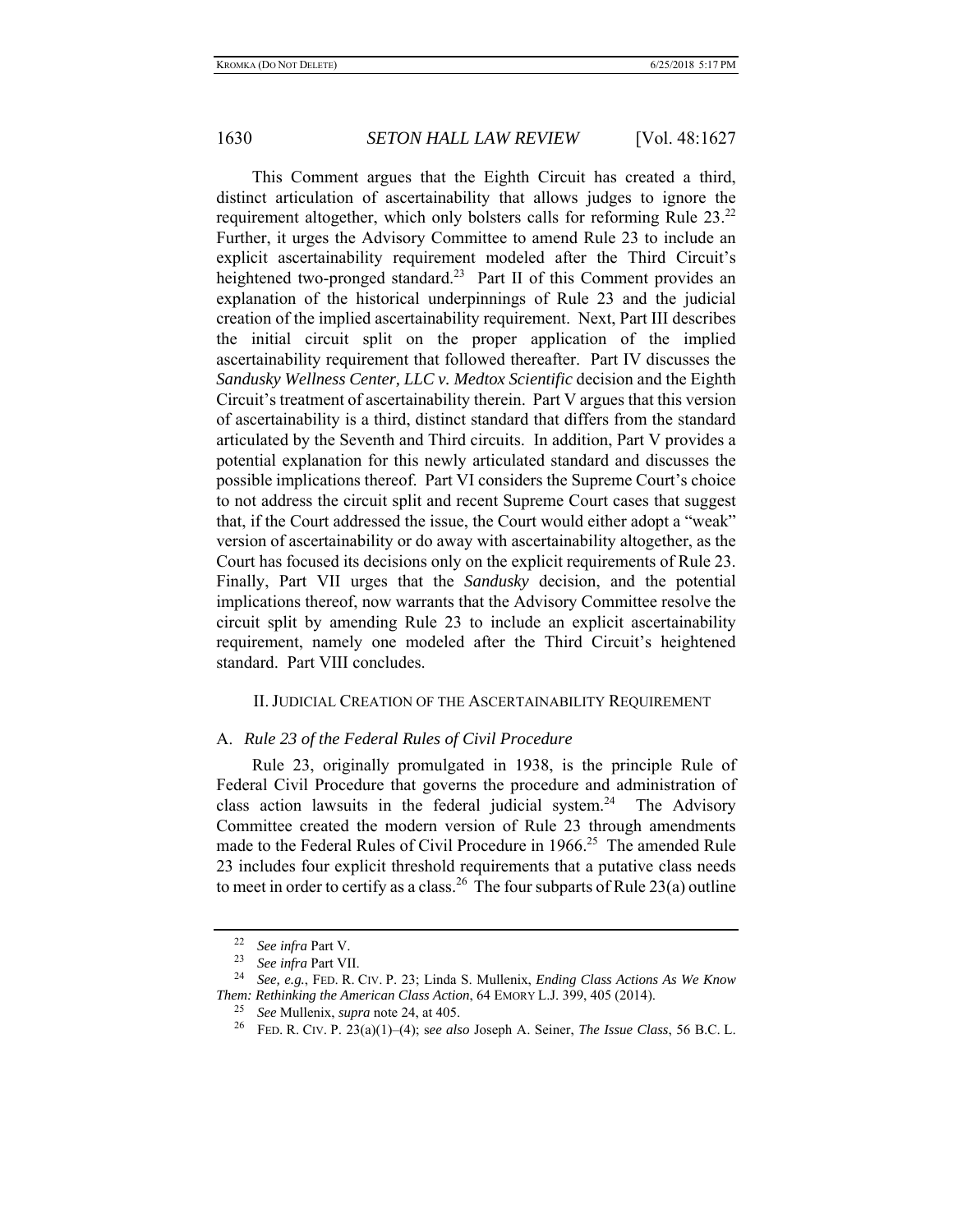these requirements: numerosity, commonality, typicality, and adequacy.<sup>27</sup> These explicit threshold requirements reflect the Advisory Committee's desire to maintain efficiency in managing the class action device postamendment.<sup>28</sup> Benjamin Kaplan, one of the principal drafters of the amended Rule 23, hoped that the new version of the rule would "shake the law of class actions free of abstract categories . . . [and] rebuild the law on functional lines responsive to those recurrent life patterns which call for mass litigation."<sup>29</sup> A requirement that a putative class be ascertainable, however, is absent from the explicit requirements listed under Rule  $23(a)$ .<sup>30</sup>

# B. *Genesis of the Ascertainability Requirement*

Generally, courts have agreed that Rule 23 requires a putative class be clearly defined by objective criteria in order to be certified.<sup>31</sup> This requirement—that a class be clearly defined by objective criteria—finds its root in the plain language of Rule 23, which requires that "[a]n order that certifies a class action must define the class and the class claims, issues, or defenses."<sup>32</sup> Eventually, this requirement was dubbed "ascertainability."<sup>33</sup> This ascertainability requirement, as it was initially conceived, centered on

(1) the class is so numerous that joinder of all members is impracticable;

(2) there are questions of law or fact common to the class;

(3) the claims or defenses of the representative parties are typical of the claims or defenses of the class; and

(4) the representative parties will fairly and adequately protect the interests of the class.

#### FED. R. CIV. P. 23(a)(1)–(4).

28 *See* Sarah R. Cansler, *An "Insurmountable Hurdle" to Class Action Certification? The Heightened Ascertainability Requirement's Effect on Small Consumer Claims*, 94 N.C. L. REV. 1382, 1387 (2016); *see also* FED. R. CIV. P. 23(b)(3) advisory committee's note to 1966 amendment ("Subdivision (b)(3) encompasses those cases in which a class action would achieve economies of time, effort, and expense, and promote uniformity of decision as to persons similarly situated, without sacrificing procedural fairness or bringing about other undesirable results.").

<sup>29</sup> Benjamin Kaplan, *A Prefatory Note*, 10 B.C. INDUS. & COM. L. REV. 497, 497 (1969).

30 *See* FED. R. CIV. P. 23.

31 *See* Brent W. Johnson & Emmy L. Levens*, Heightened Ascertainability Requirement Disregards Rule 23's Plain Language*, ANTITRUST, Spring 2016, at 68; *see, e.g.*, Matamoros v. Starbucks Corp., 699 F.3d 129, 139 (1st Cir. 2012); Bakalar v. Vavra, 237 F.R.D. 59, 64 (S.D.N.Y. 2006); DeBremaecker v. Short, 433 F.2d 733, 734 (5th Cir. 1970).

32 S*ee* FED. R. CIV. P. 23(c)(1)(B); *see also* Johnson & Levens, *supra* note 31, at 68.

33 *See* Johnson & Levens, *supra* note 31, at 68.

REV. 121, 132–37 (2015) (furnishing a general overview of the class certification process). <sup>27</sup> The text of Rule 23(a) reads in pertinent part:

One or more members of a class may sue or be sued as representative parties on behalf of all members only if: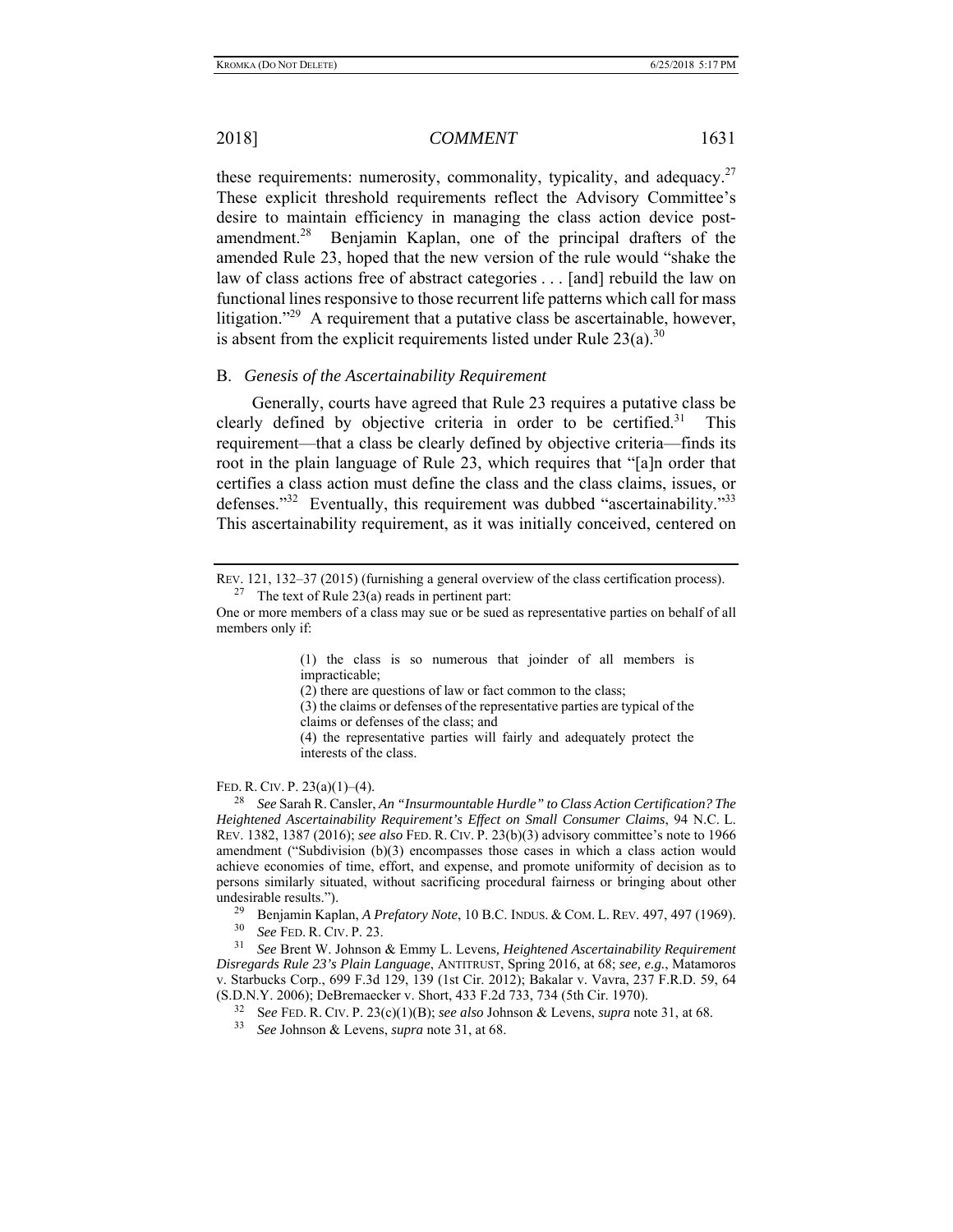whether the class definition effectuated adequate dissemination of notice to class members and ensured the preclusive effects of a judgment were certain.<sup>34</sup>

Moreover, shortly after the 1966 amendment to Rule 23, federal courts began to apply an implied ascertainability requirement when undergoing the class certification analysis.<sup>35</sup> In 1970, the Fifth Circuit declared that in order to maintain a class action it is "elementary" that the putative class must be "adequately defined and clearly ascertainable."<sup>36</sup> Following the Fifth Circuit's decision, ten years later, the Seventh Circuit acknowledged a standalone ascertainability requirement, when it concluded that ascertainability is a proper inquiry for a district court when deciding whether to certify a putative class.<sup>37</sup> In the decades following these two decisions, federal circuits enforced an implicit ascertainability requirement rather leniently, and there was little discussion among federal courts as to what its proper application should be.<sup>38</sup> The implied ascertainability requirement was not found to be controversial during these decades because of the types of class action suits that the federal courts were hearing during that time.<sup>39</sup>

The typical kind of class actions that classes brought in federal courts during this time were securities disputes and, usually, each class member was readily ascertained through the financial records involved.<sup>40</sup> Plaintiffs rarely brought small-value state-law consumer class actions, such as

<sup>34</sup> *Id.*

<sup>35</sup> *See* Tom Murphy, *Implied Class Warfare: Why Rule 23 Needs an Explicit Ascertainability Requirement in the Wake of Byrd v. Aaron's Inc.*, 57 B.C.L. Rev. E-Supp., 34, 38–39 (2016), http://lawdigitalcommons.bc.edu/cgi/viewcontent.cgi?article=3488&conte  $xt = \text{bclr.}$ 

<sup>&</sup>lt;sup>36</sup> *DeBremaecker*, 433 F.2d at 734.<br><sup>37</sup> See Simony, Dies, 661 E.2d 655.

<sup>37</sup> *See* Simer v. Rios, 661 F.2d 655, 669–70 (7th Cir. 1981).

<sup>38</sup> *See, e.g.*, Dunnigan v. Metro. Life Ins. Co., 214 F.R.D. 125, 135–36 (S.D.N.Y. 2003) (concluding, with little discussion, that the prospective class was ascertainable as members were clearly identified in MetLife insurance records); *In re* Methyl Tertiary Butyl Ether ("MTBE") Prods. Liab. Litig., 209 F.R.D. 323, 336–37 (S.D.N.Y. 2002) (declaring that the issue of ascertainability was not implicated in the case because it was evident who owned an allegedly contaminated well); O'Connor v. Boeing N. Am., Inc., 184 F.R.D. 311, 327 (C.D. Cal. 1998) (holding, after only a brief discussion, that the prospective class was ascertainable as it was clear who lived in an area allegedly exposed to carcinogens). *See also* Jamie Zysk Isani & Jason B. Sherry, *The Ascendancy of Ascertainability as a Threshold Requirement for Certification*, BLOOMBERG BNA, 2–3 (May 8, 2015), https://www.hunton.com/images/conte nt/3/3/v3/3367/The-Ascendancy-of-Ascertainability.pdf; Murphy, *supra* note 35, at 38–39.

<sup>39</sup> *See* Isani & Sherry, *supra* note 38, at 2–3.

<sup>40</sup> *See generally* Basic Inc. v. Levinson, 485 U.S. 224 (1988) (class action claim brought pursuant to the Securities Exchange Act of 1934); Herman & MacLean v. Huddleston, 459 U.S. 375 (1983) (securities fraud class action); *In re* Cendant Corp. Litig., 264 F.3d 201 (3d Cir. 2001) (securities fraud class action); *In re* Silicon Graphics Inc. Secs. Litig., 183 F.3d 970 (9th Cir. 1999) (securities fraud class action); DiLeo v. Ernst & Young, 901 F.3d 624 (7th Cir. 1990) (securities fraud class action). *See also* Murphy, *supra* note 35, at 39.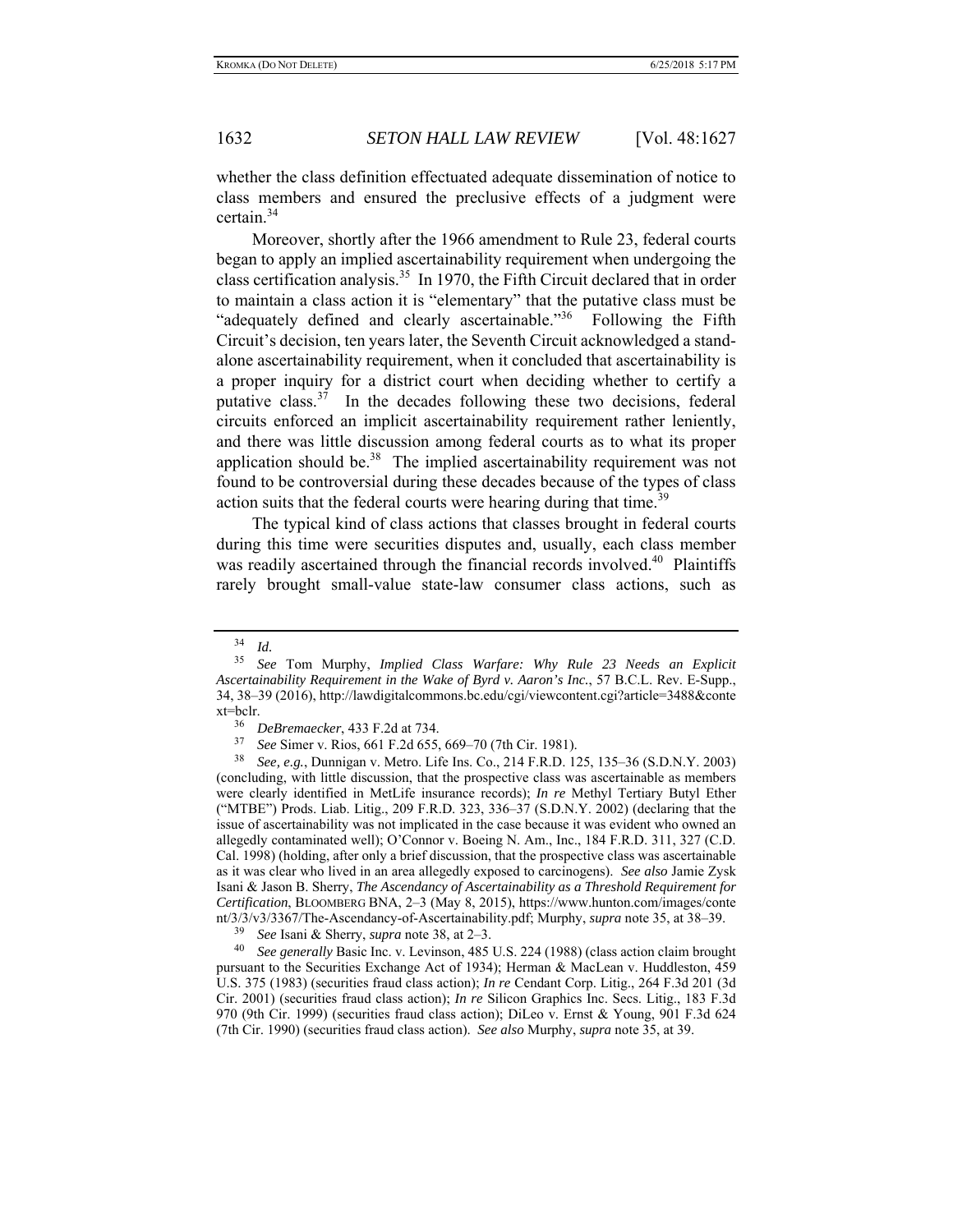consumer fraud actions, in federal courts as it was nearly impossible for these types of class actions to meet the amount in controversy requirement,  $41$  or the complete diversity requirement,<sup> $42$ </sup> to avoid addressing the more difficult questions underlying the "ascertainability" requirement.<sup>43</sup> In 2005, however, Congress passed the Class Action Fairness Act (CAFA), which changed the requirements necessary to plead diversity for class actions,  $44$  effectively opening the door to federal courts for state-law consumer class actions.<sup>45</sup>

One of CAFA's intended purposes was to expand federal courts' discretion to exercise diversity jurisdiction over class action suits.<sup>46</sup> To effectuate this purpose, CAFA includes two key features.<sup>47</sup> First, it increases the amount in controversy requirement from \$75,000 to \$5 million, but this \$5 million threshold requirement can be satisfied by the aggregated sum of each individual plaintiff's claims.<sup>48</sup> Second, it relaxes the "complete" diversity requirement, permitting jurisdiction where at least one plaintiff is diverse from at least one defendant in the action, or in other words, where "minimal diversity" exists.<sup>49</sup> Consequently, these changes marked significant departures from the former threshold requirements necessary to plead diversity jurisdiction to bring a class action into federal court.<sup>50</sup>

48 28 U.S.C. § 1332(d)(2), (6); *see also* LENDER ET AL., *supra* note 41, at 1.

 $41$  Before the Class Action Fairness Act was passed in 2005, at least one plaintiff class member, individually, needed to assert a claim equal to, or in excess of, \$75,000, exclusive of interest and costs, in order to satisfy the amount in controversy requirement necessary to plead diversity jurisdiction in federal courts. 28 U.S.C. § 1332(a); s*ee* Exxon Mobil Corp. v. Allapattah Servs., Inc., 545 U.S. 546, 566 (2005); *see also* David J. Lender et al., CLASS ACTION FAIRNESS ACT OF 2005 (CAFA): OVERVIEW 2 (2013), http://www.weil.com/~/media/ files/pdfs/CAFA\_Overview.pdf. This requirement made it difficult for small-value claims, where no individual plaintiff class member could him or herself assert a claim of damages for \$75,000, to plead diversity jurisdiction.<br><sup>42</sup> Before the Class Action Fairness Act, parties to the suit had to maintain "complete"

diversity, meaning that not one of the plaintiff class members could be a citizen from the same state as any of the defendants in the action if the class intended to plead diversity jurisdiction to get into federal court. 28 U.S.C. § 1332(a) (2012); LENDER ET AL., *supra* note 41, at 1.

<sup>43</sup>*See* Isani & Sherry, *supra* note 38, at 2–3. 44 28 U.S.C. § 1332(d) (2018).

<sup>45</sup> *See* Stephen B. Burbank, *The Class Action Fairness Act of 2005 in Historical Context: A Preliminary Review*, 156 U. PA. L. REV. 1439, 1441 (2008) ("The scope of putative class actions that, at the end of the day, [CAFA] brings within the subject matter jurisdiction of federal courts is very broad."); Isani & Sherry, *supra* note 38, at 3.

<sup>46 28</sup> U.S.C. § 1332(d); *see also* LENDER ET AL., *supra* note 41, at 1.

<sup>47</sup> *See* LENDER ET AL., *supra* note 41, at 1.

<sup>49 28</sup> U.S.C. § 1332(d)(2); *see also* LENDER ET AL., *supra* note 41, at 1–2.

<sup>50</sup> *See* LENDER ET AL., *supra* note 41, at 1–2.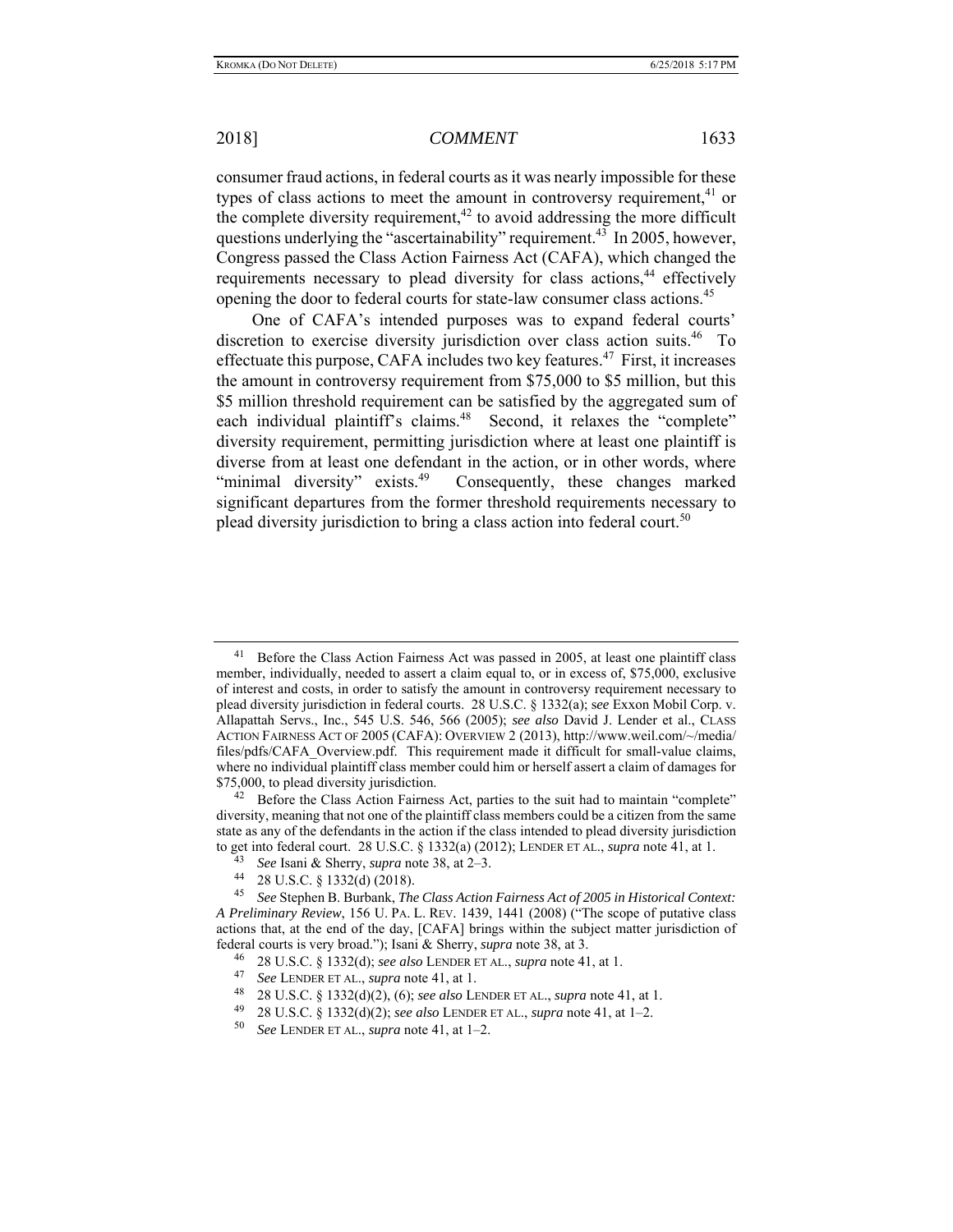In the years following the enactment of CAFA, the number of class action suits filed in, or removed to, federal courts substantially increased.<sup>51</sup> Suits filed as original proceedings in federal courts based on diversity jurisdiction were among this increase,<sup>52</sup> which invariably included smallvalue consumer claims that could not be brought into federal courts before the enactment of CAFA. Accordingly, CAFA significantly changed the way putative classes could bring suit in federal courts, which, in effect, permitted small-value consumer class actions to make their way into federal court like never before.

# III. CIRCUIT SPLIT AS TO THE APPROPRIATE THRESHOLD OF THE ASCERTAINABILITY REQUIREMENT

# A. *The Third Circuit's Adoption of a Heightened Ascertainability Standard*

In the wake of CAFA, faced with many more small-value consumer class actions, federal circuits have had to address the difficult questions underlying ascertainability and have been deeply divided as to the appropriate application of the "ascertainability" requirement.<sup>53</sup> The circuit split is best exemplified by the divergent applications of ascertainability in the Third and Seventh Circuits.<sup>54</sup>

<sup>51</sup> *See* Emery G. Lee III & Thomas E. Willging, Fed. Judicial Ctr., THE IMPACT OF THE CLASS ACTION FAIRNESS ACT OF 2005 ON THE FEDERAL COURTS: FOURTH INTERIM REPORT TO THE JUDICIAL CONFERENCE ADVISORY COMMITTEE ON CIVIL RULES 3 (2008), https://www.fjc.gov/sites/default/files/2012/CAFA0408.pdf (reporting 1370 pre-CAFA federal court cases compared with 2354 post-CAFA federal court cases); *see also* Kalee DiFazio, *CAFA's Impact on Forum Shopping and the Manipulation of the Civil Justice System*, 17 SUFFOLK J. TRIAL & APP. ADVOC. 133 (2012); Howard M. Erichson, *CAFA's Impact on Class Action Lawyers*, 156 U. PA. L. REV. 1593 (2008).

<sup>52</sup> *See* LEE III & WILLGING, *supra* note 51, at 6 (reporting statistics on class actions filed as original proceedings in federal courts based on diversity jurisdiction). In the pre-CAFA period studied, diversity class actions filed as original proceedings averaged 11.9 per month. *Id.* That figure increased to 34.5 per month from March 2005 through June 2006. *Id.*

<sup>53</sup> *Compare* Carrera v. Bayer Corp., 727 F.3d 300, 312 (3d Cir. 2013) (vacating certification of class as plaintiffs failed to meet a heightened ascertainability standard for the implied ascertainability requirement), *and* Byrd v. Aaron's Inc., 784 F.3d 154, 163 (3d Cir. 2015) (affirming the need for a heightened standard announced in *Carrera* and articulating a two-pronged heightened ascertainability standard for the implied ascertainability requirement), *with* Mullins v. Direct Dig., LLC, 795 F.3d 654, 657–59 (7th Cir. 2015), *cert. denied*, 136 S. Ct. 1161 (2016) (adopting a "weak" implied ascertainability requirement which requires only a clearly and objectively defined class).

<sup>54</sup> *Compare Byrd*, 784 F.3d at 163, (adopting a two-pronged heightened ascertainability standard for the implied ascertainability requirement), *with Mullins*, 795 F.3d at 657–59, *cert. denied*, 136 S. Ct. 1161 (2016) (adopting a "weak" implied ascertainability requirement which requires only a clearly and objectively defined class).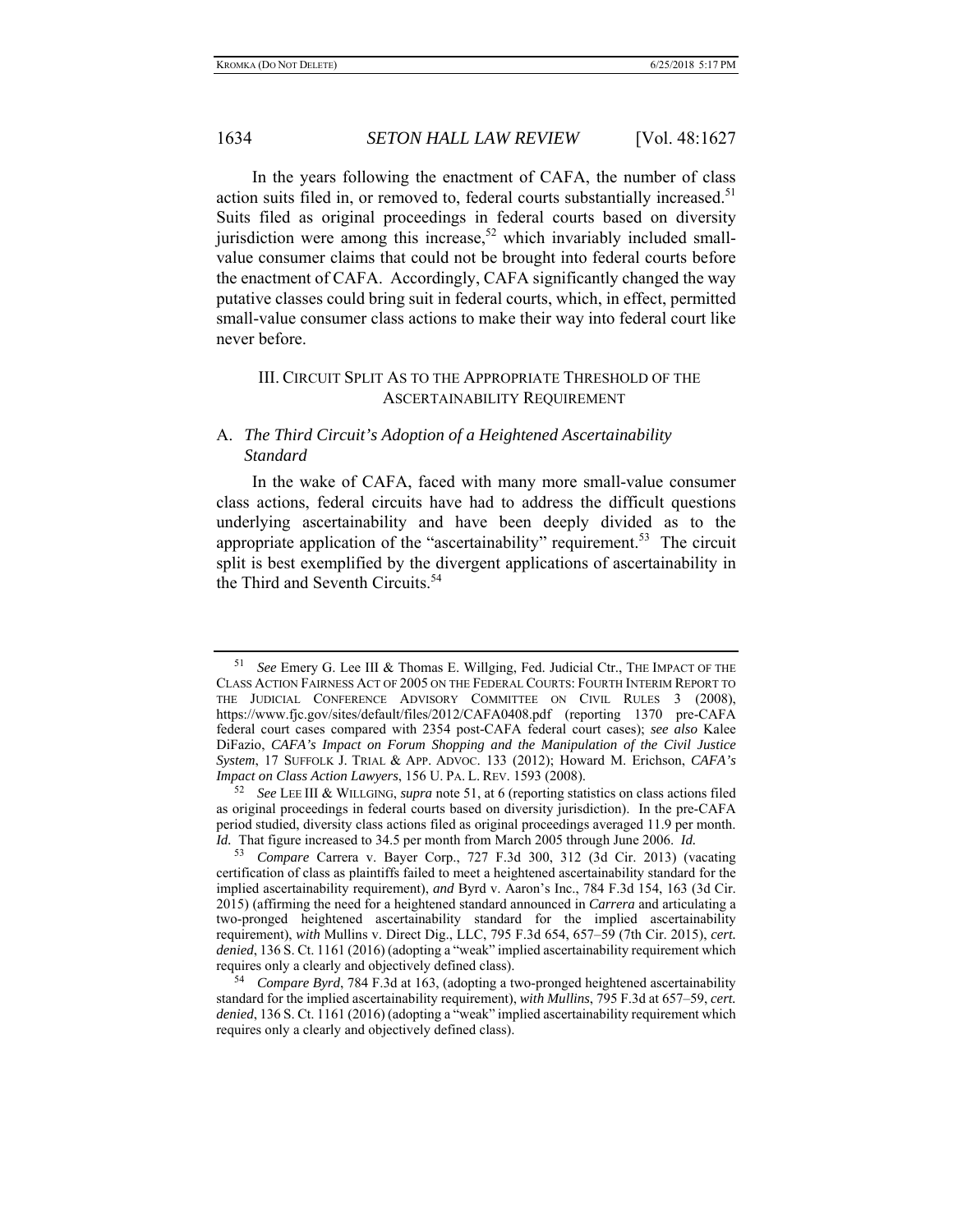The Third Circuit, in *Byrd v. Aaron's Inc.*, 55 was the first of the two circuits to articulate its version of implied ascertainability.The plaintiffs in *Byrd* filed a class action suit against Aaron's, Inc. and its franchisee store Aspen Way Enterprises, Inc. ("Defendants"), alleging that Defendants had violated the Electronic Communications Privacy Act of 1986 (ECPA).<sup>56</sup> One of the named plaintiffs, Crystal Byrd, entered into a lease agreement with Defendants, who operated a business that sold and leased residential and office consumer electronics, to rent a laptop computer, which Defendants eventually repossessed.<sup>57</sup> One of Defendants' agents, upon repossession of the laptop, presented Mrs. Byrd with a screenshot of a poker website that, her husband, the other named plaintiff in the action, Brian Byrd, had visited, in addition to a picture of him playing online poker, taken by the laptop's built-in camera.<sup>58</sup> Defendants were allegedly able to obtain the picture through spyware software installed on the laptop, which was capable of collecting screenshots, keystrokes, and images from the computer's builtin camera.<sup>59</sup>

The Byrds alleged that this spyware was used by Defendants to secretly access the laptop 347 times on eleven different days, over the course of approximately one month. $^{60}$  Upon filing the class action pursuant to the ECPA, the Byrds moved to certify the class under Rule 23, using the following proposed class definition: "all persons who leased and/or purchased one or more computers from Aaron's, Inc., and their household members, on whose computers [the spyware] was installed and activated without such person's consent on or after January 1, 2007."<sup>61</sup> The district court denied class certification, reasoning that the Byrds did not satisfy the implied ascertainability requirement for failing to define "household members" in the proposed class definition and failing to provide a mechanism for readily identifying class members.<sup>62</sup>

On appeal, the Third Circuit took the opportunity to address the confusion within the Circuit as to the proper application of the implied ascertainability requirement. $63$  It pronounced a two-pronged test for

<sup>55 784</sup> F.3d 154 (3d Cir. 2015).

<sup>56</sup>*Id.* at 158. 57 *Id.* at 159.

 $\begin{array}{c} 58 \ 59 \ 14 \end{array}$ 

 $\begin{array}{c} 59 \ 60 \ \hline L1 \end{array}$ 

*Id.* 

<sup>61</sup> *Byrd*, 784 F.3d at 160.

<sup>62</sup> Byrd v. Aaron's, Inc., No. CIV. A. 11-101E, 2014 WL 1316055, at \*5–6 (W.D. Pa. Mar. 31, 2014), *rev'd and remanded*, 784 F.3d 154 (3d Cir. 2015), *as amended* (Apr. 28,  $2015$ ).

<sup>63</sup> *See Byrd*, 784 F.3d at 161–62 ("[T]here has been apparent confusion in the invocation and application of ascertainability in this Circuit . . . . We seek here to dispel any confusion.").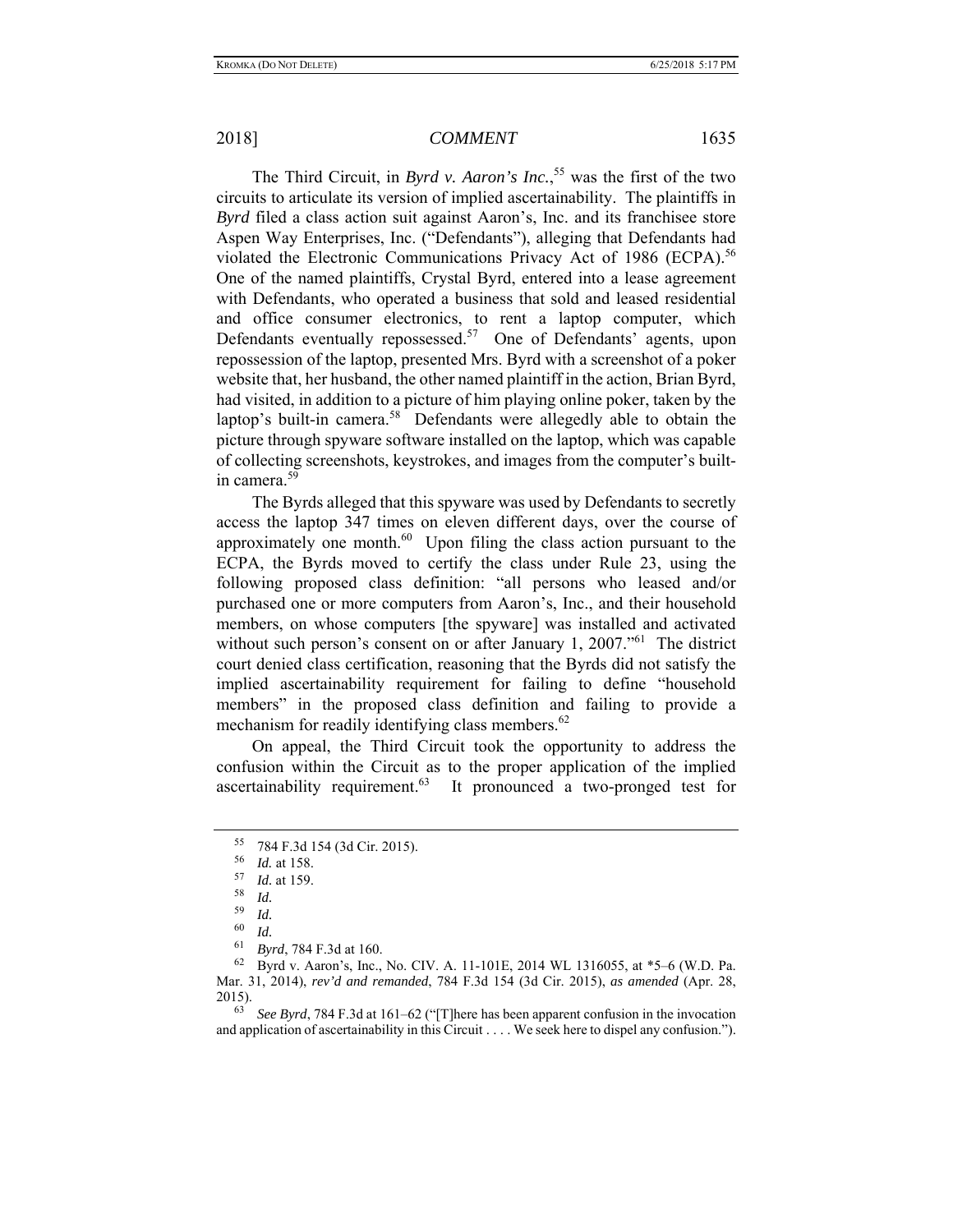satisfying ascertainability, namely that a plaintiff must show that "(1) the class is 'defined with reference to objective criteria'; and (2) there is 'a reliable and administratively feasible mechanism for determining whether putative class members fall within the class definition.'"<sup>64</sup> Although this is now referred to as a "heightened" ascertainability requirement, the court reasoned that these two inquiries were not overbearing at the class certification stage as the test requires only that the plaintiffs adequately demonstrate that the class members can be identified through some administratively feasible mechanism, not that they actually identify each class member. $65$  After articulating the clear two-pronged test for ascertainability, the court then reversed the district court's denial of class certification and remanded the case to be decided under the two-prong test it had articulated.<sup>66</sup>

#### B. *The Seventh Circuit's Rejection of Heightened Ascertainability*

Less than three months after the *Byrd* decision, the Seventh Circuit, in *Mullins v. Direct Digital, LLC,* rejected the Third Circuit's articulation of an implied ascertainability requirement and instead adopted a "weak" form of ascertainability.67 The named plaintiff in *Mullins*, Vince Mullins, brought a class action pursuant to the Illinois Consumer Fraud and Deceptive Business Practices Act, on behalf of consumers of a medical product sold by the defendant, Direct Digital, LLC.<sup>68</sup> Mr. Mullins alleged that the defendant fraudulently advertised the product, Instaflex Join Support (Instaflex), as having been clinically tested and shown to improve joint health, when really the product was no more than a sugar pill placebo. $69$  The plaintiffs moved to certify the class using the following proposed class definition: "all consumers in Illinois and states with similar laws, who purchased Instaflex within the applicable statute of limitations of the respective Class States, for personal use until the date notice is disseminated."70 The defendant cited to the heightened ascertainability of the Third Circuit, particularly the one articulated in *Carrera*, in arguing that the plaintiffs failed to present the court with an administratively feasible method for determining which consumers actually purchased Instaflex in Illinois and thus should be denied class

<sup>64</sup> *Id.* at 163 (citing Hayes v. Wal-Mart Stores, Inc., 725 F.3d 349, 355 (3d Cir. 2013)).

<sup>65</sup> *See id.* at 163 ("[I]t does not mean that a plaintiff must be able to identify all class members at class certification—instead, a plaintiff need only show that 'class members *can* be identified.'") (citing Carrera v. Bayer Corp., 727 F.3d 300, 308 n.2. (3d Cir. 2013)).

<sup>66</sup> *Id.* at 172.

<sup>67 795</sup> F.3d 654 (7th Cir. 2015), *cert. denied*, 136 S. Ct. 1161 (2016).

 $\frac{68}{69}$  *Id.* at 658.

*Id.* 

<sup>&</sup>lt;sup>70</sup> Mullins v. Direct Dig., LLC, No. 13 CV 1829, 2014 WL 5461903, at  $*1$  (N.D. Ill. Sept. 30, 2014), *aff'd*, 795 F.3d 654 (7th Cir. 2015).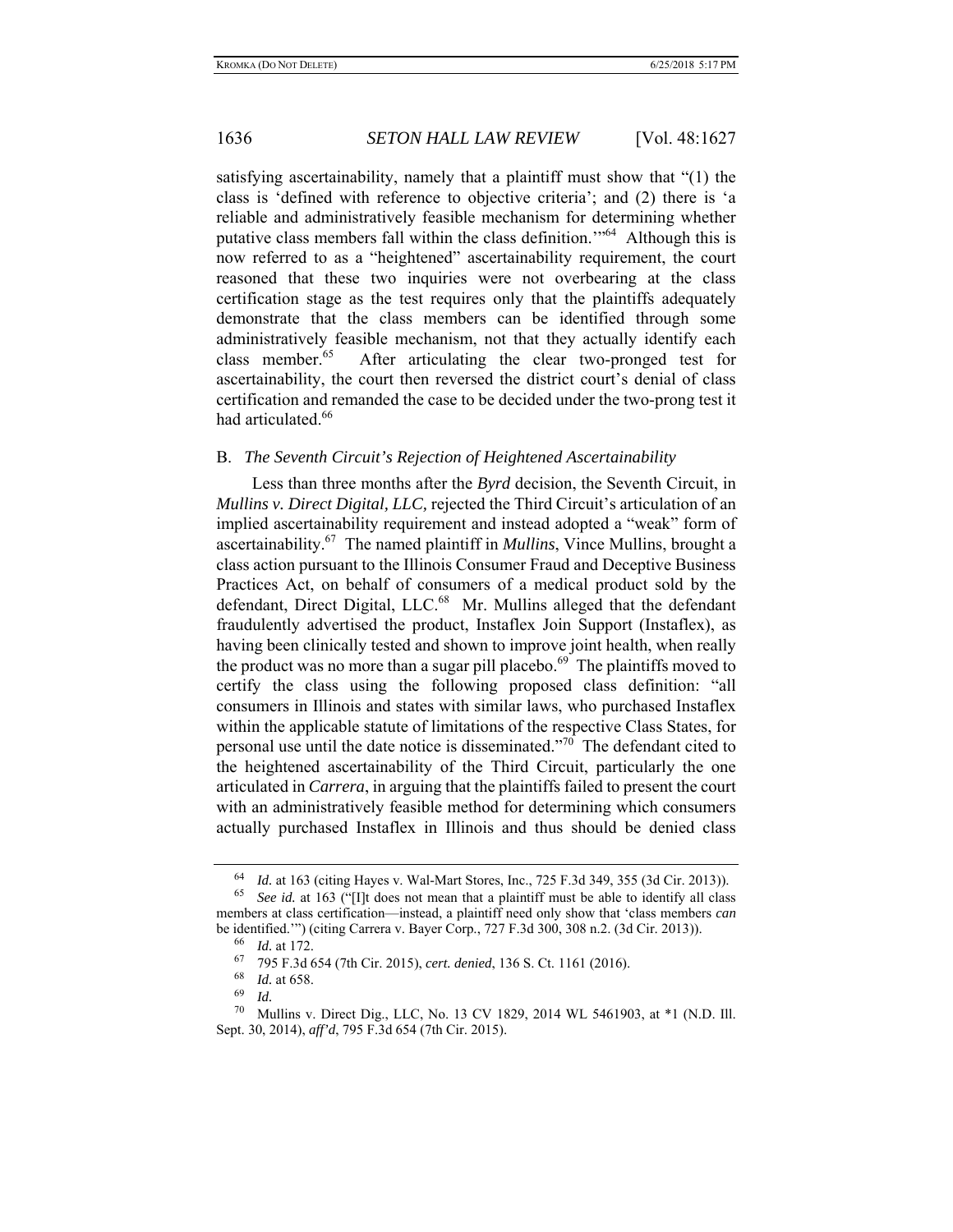certification under the implied ascertainability requirement.<sup>71</sup> The district court found the defendant's argument unpersuasive and certified the class.<sup>72</sup>

On appeal, the Seventh Circuit affirmed the lower court's decision to certify the putative class.<sup>73</sup> While the court acknowledged that the Seventh Circuit had long recognized a stand-alone implied ascertainability threshold requirement for class certification, it declined to follow the heightened standard articulated by the Third Circuit in *Byrd*. 74 Instead, the court applied a "weak" version of the implied ascertainability requirement; while this version of ascertainability is still a stand-alone threshold requirement for class certification, it stands in contrast to the Third Circuit's heightened version, as it requires only that class membership be defined "clearly and with objective criteria."<sup>75</sup> Accordingly, the Seventh Circuit rejected heightened ascertainability in favor of its "weak" form, signaling a circuit split as to the appropriate application of an ascertainability requirement in certifying putative classes.

# C. *The Policy Concerns Underlying the Third Circuit's Heightened Ascertainability Standard*

The Third Circuit has expressed four primary policy concerns that ultimately motivated its adoption of the two-pronged heightened ascertainability standard as articulated in the *Byrd* decision.<sup>76</sup> The first, and most significant, of these policy concerns involves administrative convenience. The Third Circuit has advocated that the heightened standard is necessary as it "eliminates serious administrative burdens that are incongruous with the efficiencies expected in a class action by insisting on the easy identification of class members."<sup>77</sup> The heightened standard successfully does this by ensuring that class members are readily identifiable by the court without the need for "extensive and individualized fact-finding

<sup>71</sup> *See* Defendant's Opposition to Plaintiff's Renewed Motion for Class Certification at 5–6, *Mullins*, 2014 WL 5461903 (No. 1:13-cv-01829) (citing Carrera v. Bayer Corp, 727 F.3d 300, 305–09 (3d Cir. 2013)).

<sup>72</sup> *Mullins*, 2014 WL 5461903, at \*2 ("Plaintiff's class is ascertainable because it is objectively contained to all individuals who purchased Instaflex for personal use during the class period and the class period is finite.").

<sup>73</sup> *Mullins*, 795 F.3d at 657.

<sup>74</sup> *See id.* at 657–58 ("We . . . have long recognized an implicit requirement under Rule 23 that a class must be defined clearly and that membership must be defined by objective criteria . . . . We decline to follow [the Third Circuit] . . . . Nothing in Rule 23 mentions or implies [its] heightened requirement . . . ."). 75 *See id.* at 672.

<sup>76</sup> *See generally* Marcus v. BMW of N. Am., LLC, 687 F.3d 583, 593 (3d Cir. 2012); *Carrera*, 727 F.3d at 307. 77 *Marcus*, 687 F.3d at 593 (citation and internal quotation marks omitted).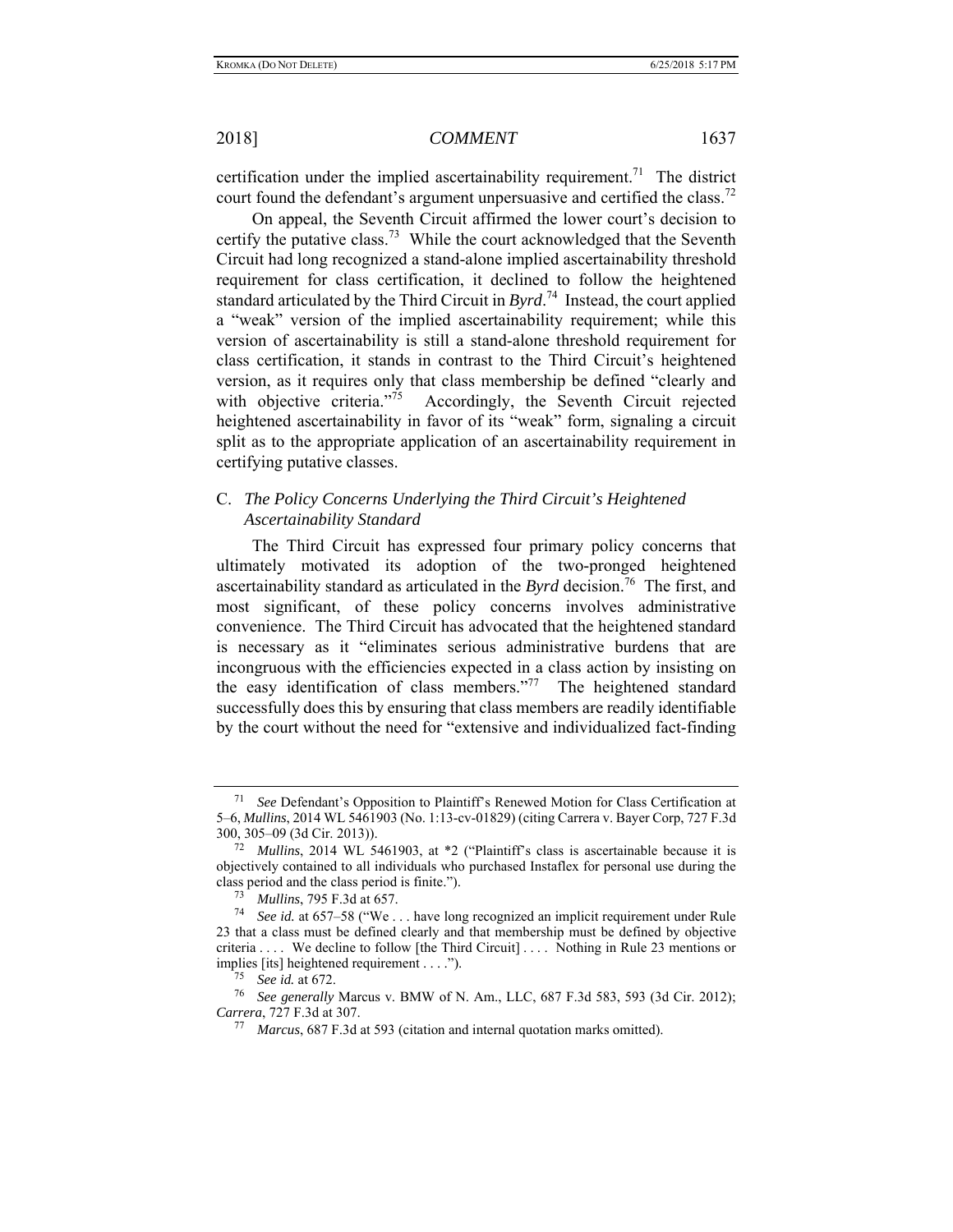or mini-trials."78

The second policy concern involves potential unfairness to absent class members. The Third Circuit has also asserted that its heightened ascertainability requirement is needed to protect absent class members, for if the identities of absent class members cannot be ascertained, it is unfair to bind them by the judicial proceeding. $\frac{79}{2}$ 

Moreover, the third policy concern centers on unfairness to the bona fide class members. The Third Circuit maintained that, if class members are identified only by their own affidavits, individuals without a valid claim will submit erroneous or fraudulent claims and dilute the share of recovery for the bona fide class members; thus, heightened ascertainability is necessary to protect these bona fide class members.<sup>80</sup>

Finally, the fourth policy concern involves the due process interests of the defendant. The Third Circuit averred that the heightened ascertainability requirement is needed to safeguard the due process rights of defendants.  $81$ Relying on cases about a defendant's right to "present every available defense,"82 the Third Circuit asserted that the defendant in a class action suit must be afforded a similar right to challenge the reliability of evidence submitted to prove class membership.<sup>83</sup>

In *Mullins*, the Seventh Circuit expressly addressed each of these policy concerns.<sup>84</sup> Generally, the Seventh Circuit reasoned that the same concerns can be addressed through careful application of the explicit requirements of Rule  $23.^{85}$  Specifically, as to the Third Circuit's concern over the administrative burdens a putative class creates and the second prong of the heightened standard was designed to address, the court pointed to Rule 23's explicit superiority requirement as being sufficient to deal with such

<sup>&</sup>lt;sup>78</sup> *Carrera*, 727 F.3d at 307 (citation and internal quotation marks omitted).<br> $\frac{79}{25}$  Secid at 2071 Manaus 687 E.2d at 502

<sup>79</sup> *See id.* at 307; *Marcus*, 687 F.3d at 593.

<sup>80</sup> *See Carrera,* 727 F.3d at 310 ("It is unfair to absent class members if there is a significant likelihood their recovery will be diluted by fraudulent or inaccurate claims.").

<sup>81</sup> *See id.* at 307; *see also Marcus*, 687 F.3d at 594.

<sup>&</sup>lt;sup>82</sup> Lindsey v. Normet, 405 U.S. 56, 66 (1972).<br><sup>83</sup> See a.g. Carrara, 727 E.3d. at 307 ("As

<sup>83</sup> *See, e.g.*, *Carrera*, 727 F.3d at 307 ("Ascertainability provides due process by requiring that a defendant be able to test the reliability of the evidence submitted to prove class membership."); *Marcus*, 687 F.3d at 594 ("Forcing BMW and Bridgestone to accept as true absent persons' declarations that they are members of the class, without further indicia of reliability, would have serious due process implications.").

<sup>&</sup>lt;sup>84</sup> Mullins v. Direct Dig., LLC, 795 F.3d 654, 663–72 (7th Cir. 2015); see Johnson & Levens, *supra* note 31, at 68 for a full discussion of the Seventh Circuit's rejection of the Third Circuit's policy considerations.

<sup>85</sup> *Mullins*, 795 F.3d at 658 (asserting that objective sought by the Third Circuit's heightened ascertainability standard can be better accomplished through the explicit "superiority" requirement of Rule 23).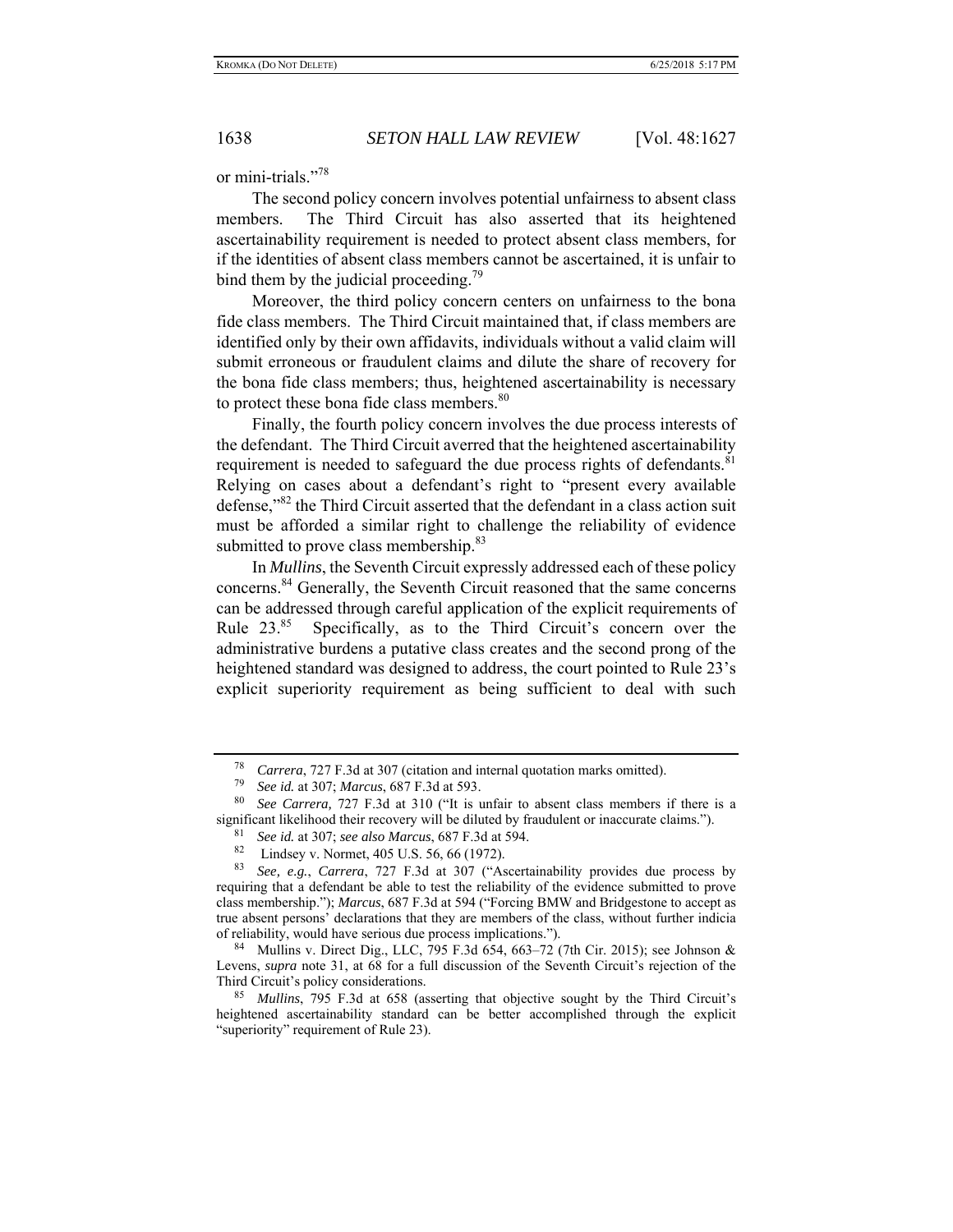problems.<sup>86</sup> Rule 23(b)(3) requires that the class action device be "superior to other available methods for fairly and efficiently adjudicating the controversy."87 The Seventh Circuit asserted that Rule 23's superiority requirement calls upon courts to balance the "manageability concerns" of a proposed class with the availability of alternatives for adjudicating a proposed class's claim.<sup>88</sup> The Seventh Circuit therefore concluded that a "heightened ascertainability requirement upsets this balance" by giving "absolute priority" to manageability concerns and ignoring the fact that plaintiffs with small-value claims often have no alternative to the class action mechanism for prosecuting such claims.<sup>89</sup> In the Seventh Circuit's opinion, heightened ascertainability has the "effect of barring class actions," particularly those involving small-value claims. $90$ 

Moreover, the Seventh Circuit rejected the Third Circuit's heightened ascertainability standard for requiring courts to dismiss a potentially burdensome class at the outset of litigation. $91$  The Seventh Circuit maintained that its "weak" version of the implied ascertainability requirement, in contrast, allows the court to take a "wait and see" approach to potentially problematic classes, with the option to decertify a class later in litigation if necessary.<sup>92</sup> Thus, it seems that under the "weak" ascertainability standard, courts may not necessarily need to address the issue of ascertainability at the class certification stage, but sometime thereafter.<sup>93</sup>

<sup>86</sup> *See id*. at 663.

<sup>&</sup>lt;sup>87</sup> FED. R. CIV. P. 23(b)(3).<br><sup>88</sup> See Mullips, 705 F. 3d et

<sup>88</sup> *See Mullins*, 795 F.3d at 658, 663.

 $\frac{89}{90}$  *Id.* 

 $\frac{90}{91}$  *Id.* at 658.

<sup>&</sup>lt;sup>91</sup> *See id.* at 663–64.<br><sup>92</sup> *See id.* at 664.

See id. at 664.

<sup>93</sup> *See* FED. R. CIV. P. 23; *see also* Amy R. Jonker, *Is Your Putative Consumer Class Ascertainable? The 7th Circuit Suggests It Doesn't Really Matter at the Certification Stage*, FINANCIAL SERVICES L. BLOG (Nov. 3, 2015), http://www.cfs-lawblog.com/is-your-putativeconsumer-class-ascertainable-the-7th-circuit-suggests-it-doesnt-matter-at-the-certificationstage\_110315.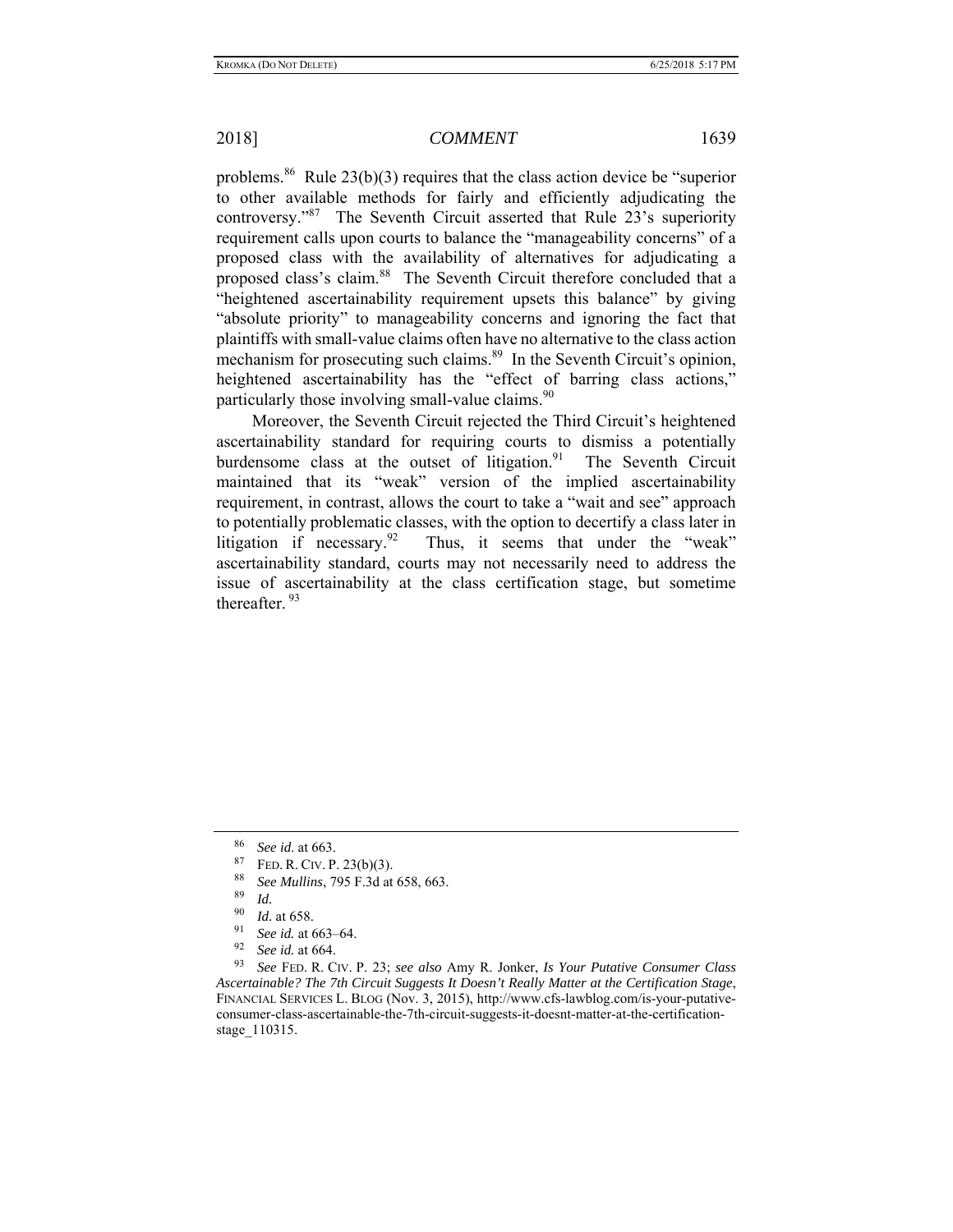### IV. THE SANDUSKY WELLNESS CENTER, LLC V. MEDTOX SCIENTIFIC **DECISION**

### A. *Factual Background and Procedural History of Sandusky*

The *Byrd* and *Mullins* decisions were the two principal applications of the implied ascertainability requirement;<sup>94</sup> until the Eighth Circuit weighed in on ascertainability in *Sandusky Wellness Center, LLC v. Medtox Scientific*. <sup>95</sup>In *Sandusky*, Sandusky Wellness Center, LLC (Sandusky), a chiropractic clinic, brought a class action under the Telephone Consumer Protection Act (TCPA) arising from the clinic's alleged receipt of an unsolicited facsimile advertisement from the defendant, Medtox Scientific, Inc., a toxicology laboratory, regarding lead testing services.<sup>96</sup> The defendant decided to contact numerous doctors and health related organizations via fax to inform them about its lead-testing capabilities.<sup>97</sup> To effectuate this plan, the defendant used a directory compiled by a health insurance company to create a contact list of 4,210 fax numbers by which the defendant transmitted a single-page fax to 3,256 numbers, including Sandusky's number.<sup>98</sup> While Sandusky, itself, was not on the list of health service providers given by the health insurance company to the defendant, one of the doctors who worked at the center had given Sandusky's number to the health insurance company, effectively enabling the defendant to send its fax to that number.<sup>99</sup> Important to the class action, the fax sent by the defendant did not include a proper opt-out notice as is required under the TCPA, giving rise to the underlying cause of action.<sup>100</sup> Sandusky moved to certify the proposed class under the following class definition: "All persons who (1) on or after four years prior to the filing of this action, (2) were sent telephone facsimile messages regarding lead testing services by or on behalf

<sup>94</sup> *Compare* Byrd v. Aaron's Inc., 784 F.3d 154, 163 (3d Cir. 2015) (adopting a twopronged heightened ascertainability standard for the implied ascertainability requirement), *with Mullins*, 795 F.3d at 657–59, *cert. denied*, 136 S. Ct. 1161 (2016) (adopting a "weak" implied ascertainability requirement which requires only a clearly and objectively defined class).

 $^{95}$  821 F.3d 992 (8th Cir. 2016).

<sup>&</sup>lt;sup>96</sup> *Id.* at 994.

 $\frac{97}{98}$  *Id.* 

<sup>98</sup> *Id.*

 $\frac{99}{100}$  *Id. Id.* By its express terms, the TCPA applies only to unsolicited faxes. 47 U.S.C. §  $227(a)(5)$ , (b) $(1)(C)$  (2018). The TCPA, however, includes an exception where a proper optout notice is included in the fax. 47 U.S.C.  $\S 227(b)(1)(C)(iii)$ . The language of the statute mandates that a proper notice is one that "states that the recipient may make a request to the sender of the unsolicited advertisement not to send any future unsolicited advertisements to a telephone facsimile machine. . . ." 47 U.S.C. § 227(b)(1)(C), (b)(3). The fax in *Sandusky* did not include one such notice. *Sandusky*, 821 F.3d at 994.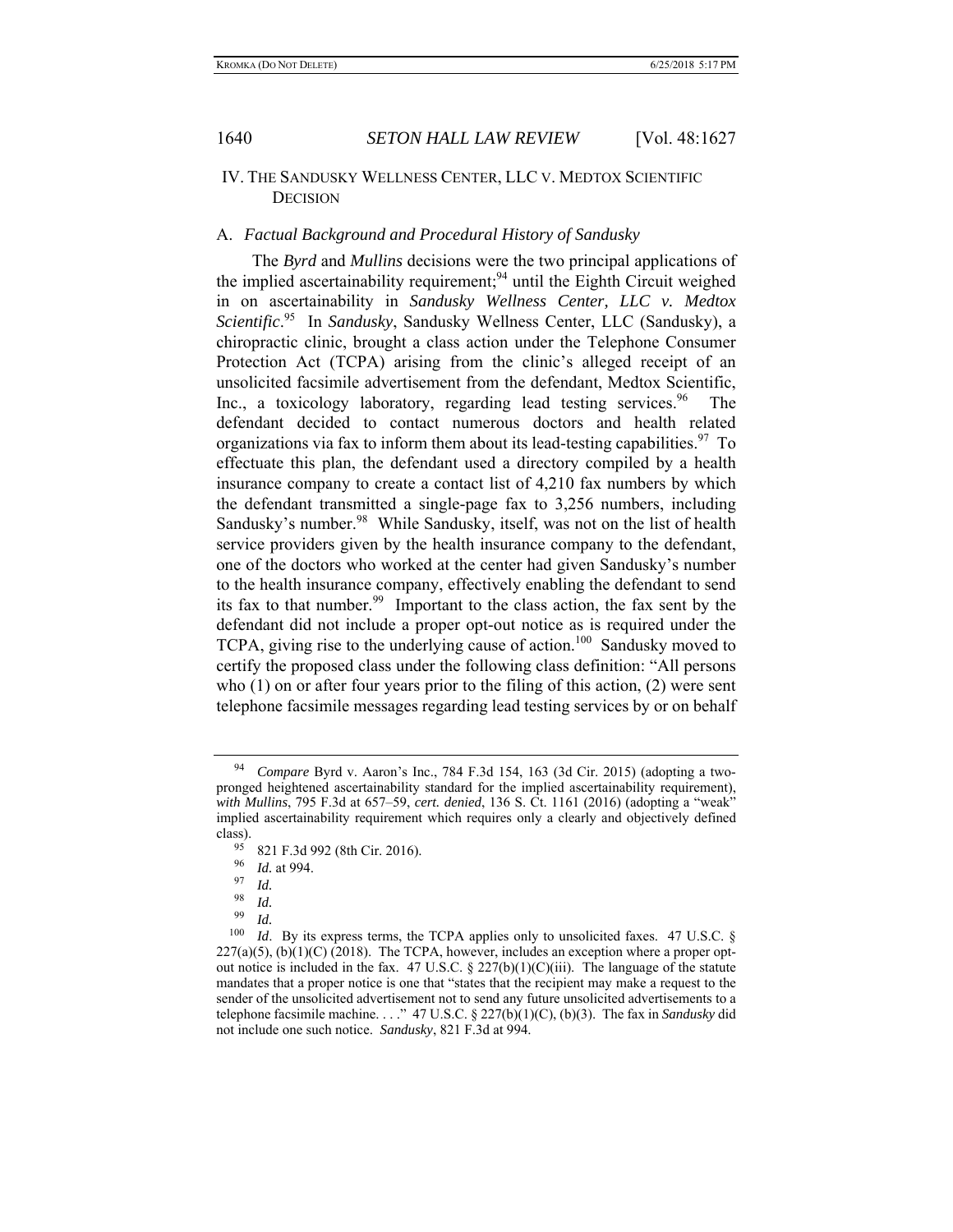of Medtox, and (3) which did not display a proper opt out notice."<sup>101</sup> The district court denied class certification, holding that the putative class was "not ascertainable, because it [did] not objectively establish who is included in the class" as it was unclear whether the class included the owner of a fax machine receiving an injurious fax, the actual recipient of such a fax, or both. $102$ 

### B. *The Eighth Circuit's Articulation of Ascertainability*

On appeal, the Eighth Circuit acknowledged that other circuits have recognized a stand-alone implied ascertainability threshold requirement for class certification under Rule 23 and the circuit split as to the appropriate application of the requirement, namely the Third Circuit's heightened requirement and the Seventh Circuit's "weak" standard.<sup>103</sup> In articulating its own standard, the court declared that the Eighth Circuit "has not addressed ascertainability as a separate, preliminary requirement," but rather "adheres to a rigorous analysis of the Rule 23 requirements, which includes that a class 'must be adequately defined and clearly ascertainable.'"<sup>104</sup> Under this articulation, the court held that the proposed class was ascertainable through fax logs showing the recipients of the fax, which serves as sufficient objective criteria for ascertainability.<sup>105</sup> Nevertheless, the court provided little in the way of analysis with respect to its articulation of ascertainability and how it should be applied, moving forward, within the Eighth Circuit.<sup>106</sup>

<sup>101</sup> *Sandusky*, 821 F.3d at 994.

Sandusky Wellness Ctr. LLC v. Medtox Sci., Inc., No. CIV. 12-2066 DSD/SER, 2014 WL 3846037, at \*3 (D. Minn. Aug. 5, 2014), *rev'd*, 821 F.3d 992 (8th Cir. 2016).

<sup>&</sup>lt;sup>103</sup> *Sandusky*, 821 F.3d at 994.<br><sup>104</sup> *Id* at 995

 $\frac{104}{105}$  *Id.* at 995.

 $\frac{105}{106}$  *Id.* at 997.

See id. at 996.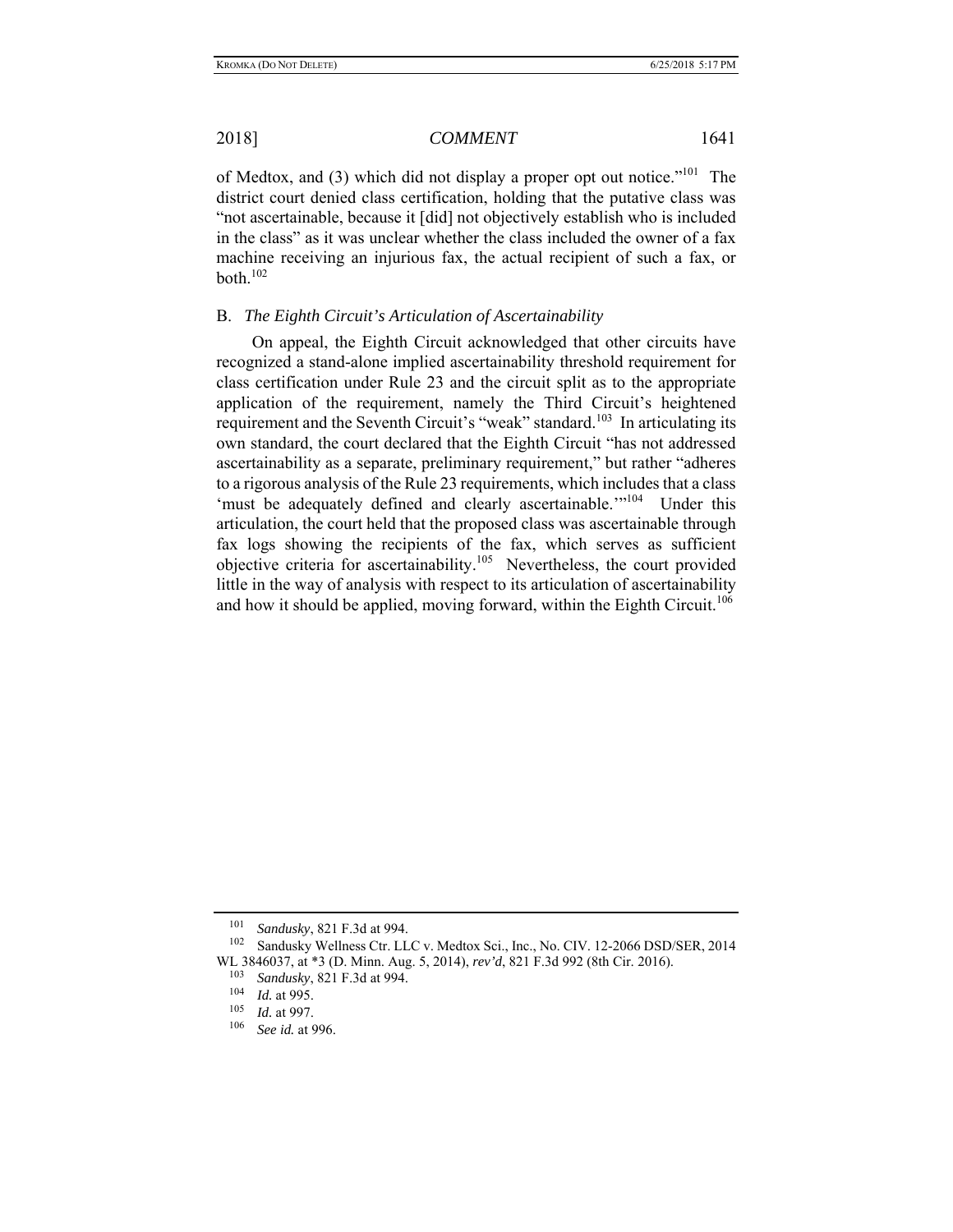### V. THE NEW *SANDUSKY* STANDARD AND ITS IMPLICATIONS

# A. *Sandusky Established a Third and Distinct Standard for Ascertainability*

The issue coming out of the *Sandusky* decision is whether the Eighth Circuit has articulated a new standard for applying the implied ascertainability requirement, $107$  or rather, whether the Eighth Circuit merely joined the Seventh Circuit, and others like it, in adopting the "weak" standard of implied ascertainability.<sup>108</sup> This Comment takes the position that *Sandusky* did in fact create a new, distinct standard of ascertainability. The principle difference between the Seventh Circuit's "weak" standard for implied ascertainability and the articulation pronounced by the Eighth Circuit in *Sandusky* is that the Seventh Circuit recognized the implied ascertainability requirement as a stand-alone requirement for class certification, whereas the opinion in *Sandusky* seems to suggest that the Eighth Circuit did not recognize ascertainability as a stand-alone threshold requirement.109 This is consistent with criticism of *Sandsuky* from commentators like David Almeida, a defense attorney specializing in class actions, who averred that the Eighth Circuit's decision "'goes to the left of the Seventh Circuit," creating an even weaker test.<sup>110</sup> It has even been suggested that the standard articulated in *Sandusky* is a "non-test,"<sup>111</sup> and is an analysis based strictly on the language of Rule  $23$ .<sup>112</sup> Unlike the Seventh Circuit's standard, which requires judges to affirmatively address the issue of ascertainability in their class certification analysis, the Eighth Circuit's

<sup>107</sup> *See, e.g.*, PRACTICAL LAW ARTICLE, *supra* note 20 (acknowledging that "[t]he Eighth Circuit, however, has not addressed whether ascertainability is a separate, preliminary requirement for class action certification); Wylie II, *supra* note 20 (reporting that the Eighth Circuit rejected "heightened" ascertainability in favor of its own ascertainability standard); City Select Auto Sales Inc. v. BMW Bank of N. Am. Inc., 867 F.3d 434, 443, n.3 (3d Cir. 2017) ("The Eighth Circuit rejects the ascertainability requirement all together.").

<sup>108</sup> *See, e.g.*, *LAW360*, *supra* note 21 (reporting that the Eighth Circuit has joined the Seventh Circuit in its articulation of ascertainability); Alleno, *supra* note 21 (reporting that the Eighth Circuit joined the Seventh and Sixth Circuits in their articulation of an ascertainability standard); *In re* Petrobras Sec., 862 F.3d 250, 265 (2d Cir. 2017) (holding that the Second Circuit "join[s] the Sixth, Seventh, Eighth, and Ninth" in rejecting heightened ascertainability); *see also* BUREAU OF NATIONAL AFFAIRS, *supra* note 21 (presenting both positions).

*Compare* Mullins v. Direct Dig., LLC, 795 F.3d 654, 657 (7th Cir. 2015) ("We and other courts have long recognized an implicit requirement under Rule 23 that a class must be defined clearly and that membership be defined by objective criteria."), *with Sandusky*, 821 F.3d at 996 ("[T]his court has not addressed ascertainability as a separate, preliminary requirement. Rather, this court adheres to a rigorous analysis of the Rule 23 requirements, which includes that a class 'must be adequately defined and clearly ascertainable."").

<sup>110</sup> BUREAU OF NATIONAL AFFAIRS, *supra* note 21. 111 *See id.* (asking whether the *Sandusky* standard may be a new test or even a "non-test"). 112 *See* Wylie II, *supra* note 20.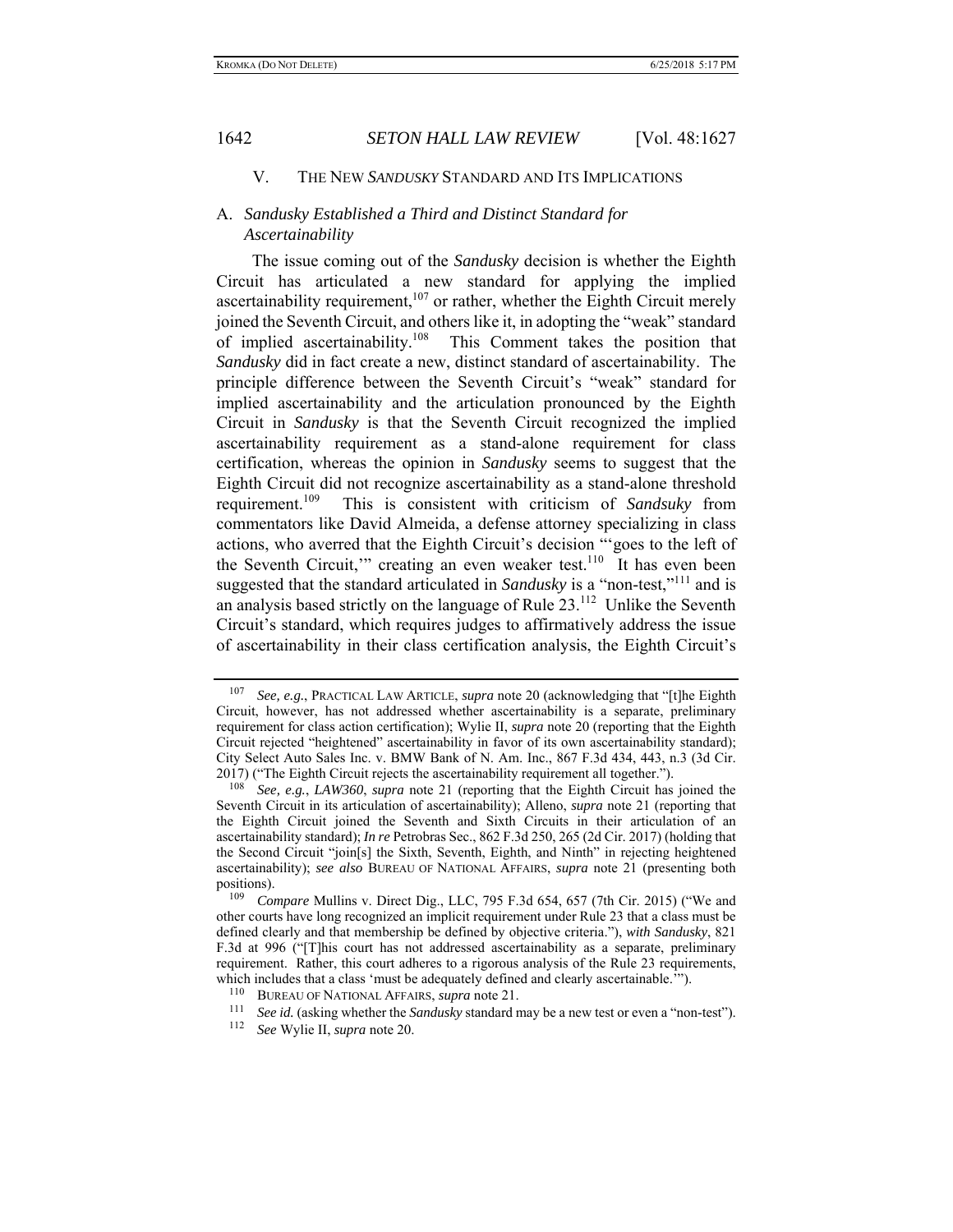standard effectively allows judges, at their discretion, to give as much weight to ascertainability as they like or dispense of an ascertainability requirement altogether, without weighing it into their analyses at all.

Although *Sandusky* is a recent decision, the standard it articulated has already been interpreted by district courts within the Eighth Circuit in support of this position. For example, a district court in Missouri, interpreting the language of *Sandusky*, held in two cases that implied ascertainability is not a separate requirement for a putative class to certify.<sup>113</sup> In *Labrier v. State Farm Fire & Casualty Co.*, the court decided a case involving a putative class of State Farm Fire and Casualty policyholders for an alleged breach of contract concerning their insurance policies.<sup>114</sup> Citing to *Sandusky*, the district court rejected defendant State Farms' claim that ascertainability is a stand-alone requirement necessary to certify a class.<sup>115</sup> The district court addressed adequacy of class definition and ascertainability as part of a "rigorous analysis" as pronounced by *Sandusky*; however, it did so as part of an analysis of the four explicit requirements of Rule 23, generally, rather than an analysis of ascertainability as a stand-alone threshold requirement. $^{116}$ 

Additionally, in *Lafollette v. Liberty Mutual Fire Insurance Co.*, the same court also decided a similar case involving a putative class of Liberty Mutual Fire Insurance policyholders.117 Once again, citing to *Sandusky*, the district court rejected defendant Liberty Mutual's claim that ascertainability is a stand-alone requirement necessary to certify as a class.<sup>118</sup> Again, the district court addressed adequacy of class definition and ascertainability as part of a "rigorous analysis" as pronounced by *Sandusky*; however, it did so specifically under its analysis of the explicit requirement of predominance pursuant to Rule  $23(b)(3)$ .<sup>119</sup>

Most recently, in *In re Hardieplank Fiber Cement Siding Litigation*, a district court in Minnesota, citing to *Sandusky*, seemingly did not include ascertainability in its class certification analysis.<sup>120</sup> Although the court observed that "[i]n the Eighth Circuit, the question of whether a proposed class is clearly ascertainable is answered as part of the rigorous analysis

<sup>113</sup> *See* Labrier v. State Farm Fire & Cas. Co., 315 F.R.D. 503, 511 (W.D. Mo. 2016), *leave to appeal granted* (Sept. 9, 2016), *rev'd sub nom*. *In re* State Farm Fire & Cas. Co., 872 F.3d 567 (8th Cir. 2017), *reh'g denied* (Oct. 31, 2017); Lafollette v. Liberty Mut. Fire Ins. Co., No. 2:14-CV-04147-NKL, 2016 WL 4083478, at \*5 (W.D. Mo. Aug. 1, 2016). 114 315 F.R.D. at 509.

<sup>115</sup> *Id.* at 511.

 $\frac{116}{117}$  *Id.* at 512, n.5.

No. 2:14-CV-04147-NKL, 2016 WL 4083478, at \*1 (W.D. Mo. Aug. 1, 2016).

 $\frac{118}{119}$  *Id.* at \*5.

 $\frac{119}{120}$  *Id.* at \*5, n.6.

No. 12-MD-2359, 2018 WL 262826 (D. Minn. Jan. 2, 2018).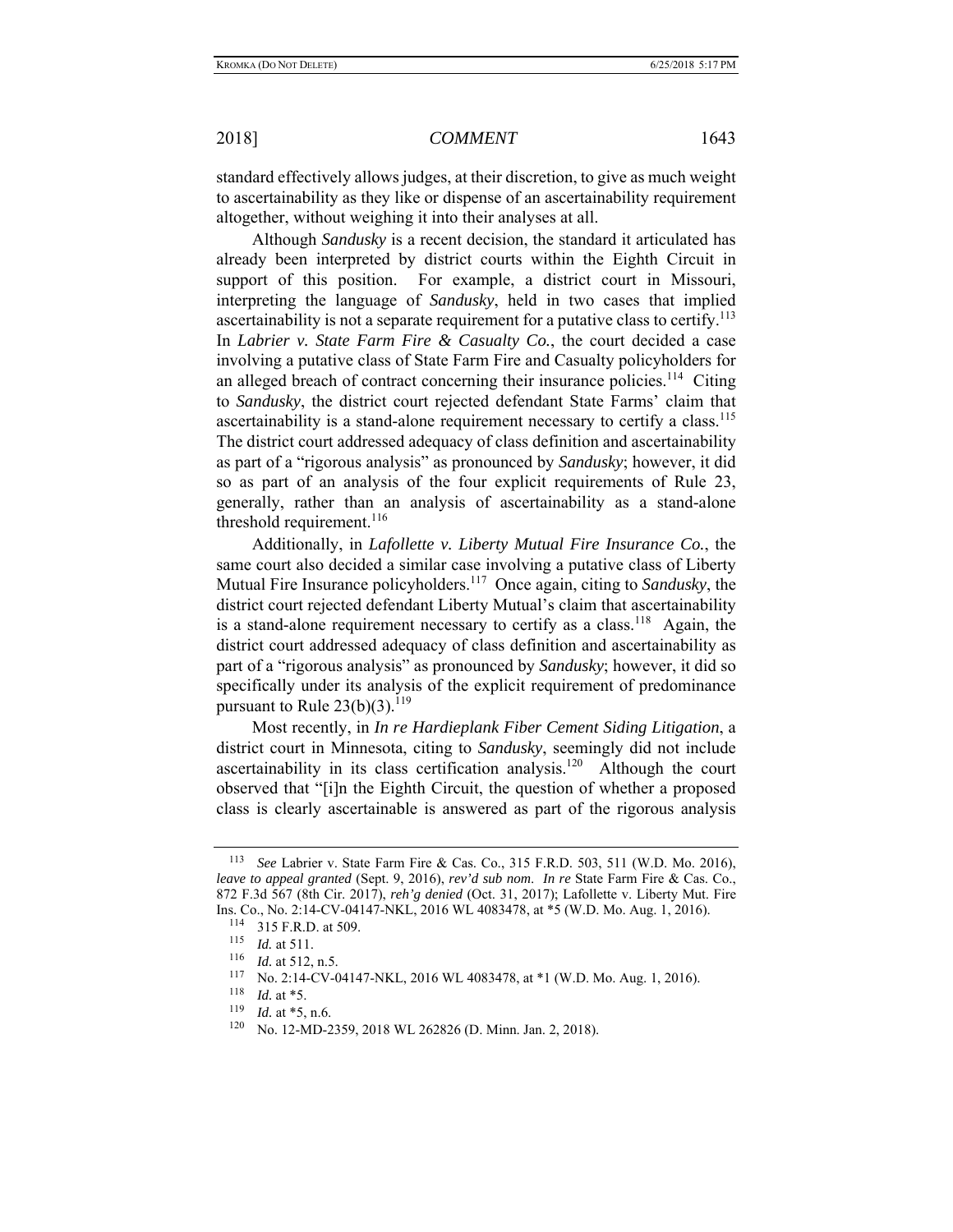performed under Rule 23," considerations of ascertainability are decidedly absent from the court's analyses for each of the explicit Rule 23 threshold requirements thereafter.<sup>121</sup> Thus, in effect, the district court did not explicitly include ascertainability into its decision to deny the plaintiffs' motion to certify the putative class in that case.<sup>122</sup> Whether ascertainability was implicitly weighed into these analyses cannot be discerned from the text of the court's issued opinion. $123$ 

These decisions demonstrate that the Eighth Circuit's articulation of ascertainability allows judges within the circuit to fold an inquiry on ascertainability, based on whether a class is "adequately defined and clearly ascertainable, $v^{124}$  into their overall analyses of Rule 23 generally, into an analysis of one of explicit threshold requirements of Rule 23, or to ostensibly dispense with the ascertainability requirement in their class certification analyses altogether. The Eighth Circuit's decision may signal a return to the original text of Rule 23, one that does not include an explicit ascertainability requirement.<sup>125</sup> This articulation may also demonstrate an attempt by the Eighth Circuit to give judges more discretion in deciding whether to certify a putative class at the class certification stage by allowing judges to choose whether to consider ascertainability as a factor, rather than a stand-alone requirement, in their analyses of the four explicit requirements of Rule  $23.^{126}$ This approach differs markedly from the Third Circuit's heightened standard, which not only considers ascertainability to be an implicit, standalone, requirement for class certification, but also requires a plaintiff to satisfy its two-prong inquiry.<sup>127</sup> The former is a discretionary standard with a low threshold, whereas the latter is a non-discretionary standard with a high threshold, putting the two in stark contrast with one another. Accordingly, in the wake of *Sandusky*, there now exist three separate and distinct standards used among the federal courts in applying ascertainability to class certification under Rule 23.128

<sup>121</sup> *Id.* at \*13–16.<br><sup>122</sup> *See id.* at \*1–20.<br><sup>123</sup> *Secial* 

<sup>&</sup>lt;sup>123</sup> See id.<br><sup>124</sup> See Sandusky Wellness Ctr., LLC v. Medtox Sci., Inc., 821 F.3d 992, 996 (8th Cir.  $2016$ .

<sup>125</sup> *See* FED. R. CIV. P. 23.

<sup>126</sup> *See* Prof'l Firefighters Ass'n of Omaha, Local 385 v. Zalewski, 678 F.3d 640, 645 (8th Cir. 2012) ("The district court is accorded broad discretion to decide whether certification is appropriate . . . .") (citing Rattray v. Woodbury Cnty., Ia.,  $614$  F.3d 831, 835 (8th Cir. 2010)).

<sup>127</sup> Byrd v. Aaron's Inc., 784 F.3d 154, 163 (3d Cir. 2015) (citing Hayes v. Wal-Mart Stores, Inc., 725 F.3d 349, 355 (3d Cir. 2013)).

<sup>128</sup> *Compare* Mullins v. Direct Dig., LLC, 795 F.3d 654, 659 (7th Cir. 2015) (articulating a stand-alone, albeit, "weak" implied ascertainability requirement for class certification), *with Byrd*, 784 F.3d at 163 (articulating a "heightened" stand-alone, implied ascertainability requirement for class certification), *and Sandusky*, 821 F.3d at 995–96 (holding that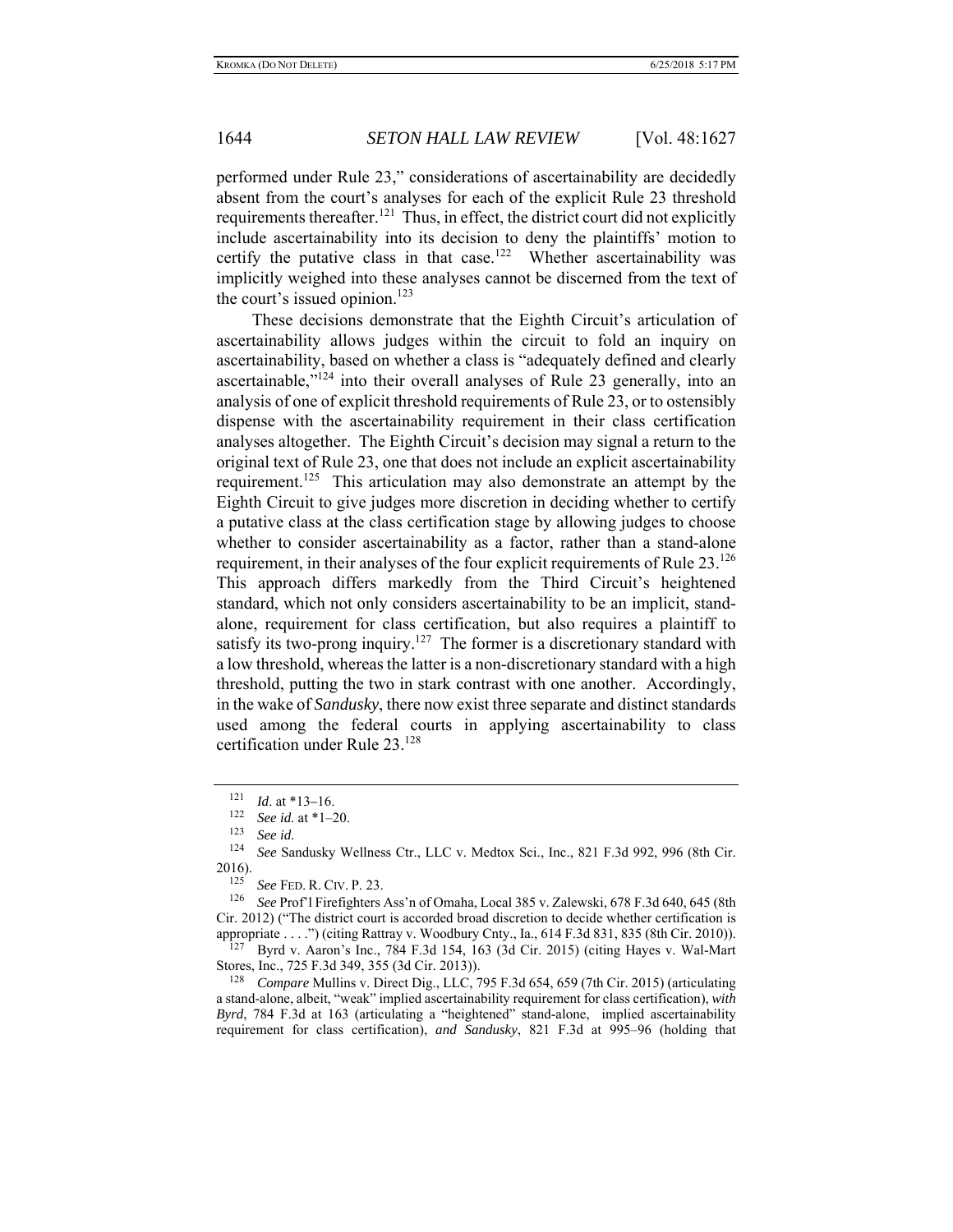# B. *Potential Implications of the New Sandusky Standard*

The *Sandusky* articulation of ascertainability is not a stand-alone threshold requirement to class certification that a putative class has the burden to prove. Rather, it encompasses a more flexible version of ascertainability whereby judges are at liberty to incorporate an ascertainability inquiry into their overall analyses of the explicit requirements of Rule 23, or choose to disregard such an inquiry altogether.<sup>129</sup> This articulation of ascertainability may give judges too much discretion in deciding when to certify a class, especially if such decisions rest on varying opinions depending on a particular judge's view on the necessity and/or weight of the requirement.<sup>130</sup> The potential for arbitrary application of ascertainability means that both plaintiffs and defendants will be unable to reasonably anticipate how ascertainability will be weighed into the "rigorous analysis" of Rule 23 by a given judge, or whether it will be factored in at all. One commentator also argues that the vagueness of this approach also allows judges to delve into the merits of a particular class action case at the class certification stage, which is inconsistent with Supreme Court precedent.<sup>131</sup>

Furthermore, the split among the circuits as to the proper application of Rule 23 runs afoul of the principle that the Rules of Federal Civil Procedure are intended to be applied uniformly across all federal circuits.<sup>132</sup> With the availability of three standards, two of which are more favorable to plaintiffs, class counsel now have the ability to forum shop between the circuits with lower ascertainability standards in order to ensure the class action will continue past the class certification stage. Likewise, defendants who wish

ascertainability is not a stand-alone requirement, but rather is to be considered as part of a "rigorous analysis" of Rule 23).

<sup>129</sup> *See Sandusky*, 821 F.3d at 996 ("[T]his court has not addressed ascertainability as a separate, preliminary requirement. Rather, this court adheres to a rigorous analysis of the Rule 23 requirements, which includes that a class 'must be adequately defined and clearly ascertainable.'").

<sup>130</sup> *Compare* Labrier v. State Farm Fire & Cas. Co., 315 F.R.D. 503, 512 (W.D. Mo. 2016), *leave to appeal granted* (Sept. 9, 2016), *rev'd sub nom*. *In re* State Farm Fire & Cas. Co., 872 F.3d 567 (8th Cir. 2017), *reh'g denied* (Oct. 31, 2017) (folding ascertainability generally into the explicit requirements of Rule 23), *with* Lafollette v. Liberty Mut. Fire Ins. Co., No. 2:14-CV-04147-NKL, 2016 WL 4083478, at \*1 (W.D. Mo. Aug. 1, 2016) (folding ascertainability specifically into its analysis of predominance pursuant to Rule 23(b)(3)), *and In re* Hardieplank Fiber Cement Siding Litig., No. 12-MD-2359, 2018 WL 262826, at \*1–20 (D. Minn. Jan. 2, 2018) (affirming that in the Eighth Circuit, ascertainability is assessed in analyses of the explicit threshold requirements of Rule 23, but not explicitly addressing

ascertainability in the court's analyses of these requirements).<br><sup>131</sup> Rhys J. Williams, *Sandusky Wellness Center, LLC v. Medtox Scientific, Inc.: The Eighth Circuit Joins the Ascertainability Standard Conversation*, 50 CREIGHTON L. REV. 155, 172–73 (2016) ("This lack of guidance could result in an impermissible expansion of ascertainability analysis, which leads to an improper evaluation of the merits of a case when certification should be the only question answered by Rule 23.").

<sup>132</sup> *See* Charles Alan Wright, *Procedural Reform in the States*, 24 F.R.D. 85, 86 (1959).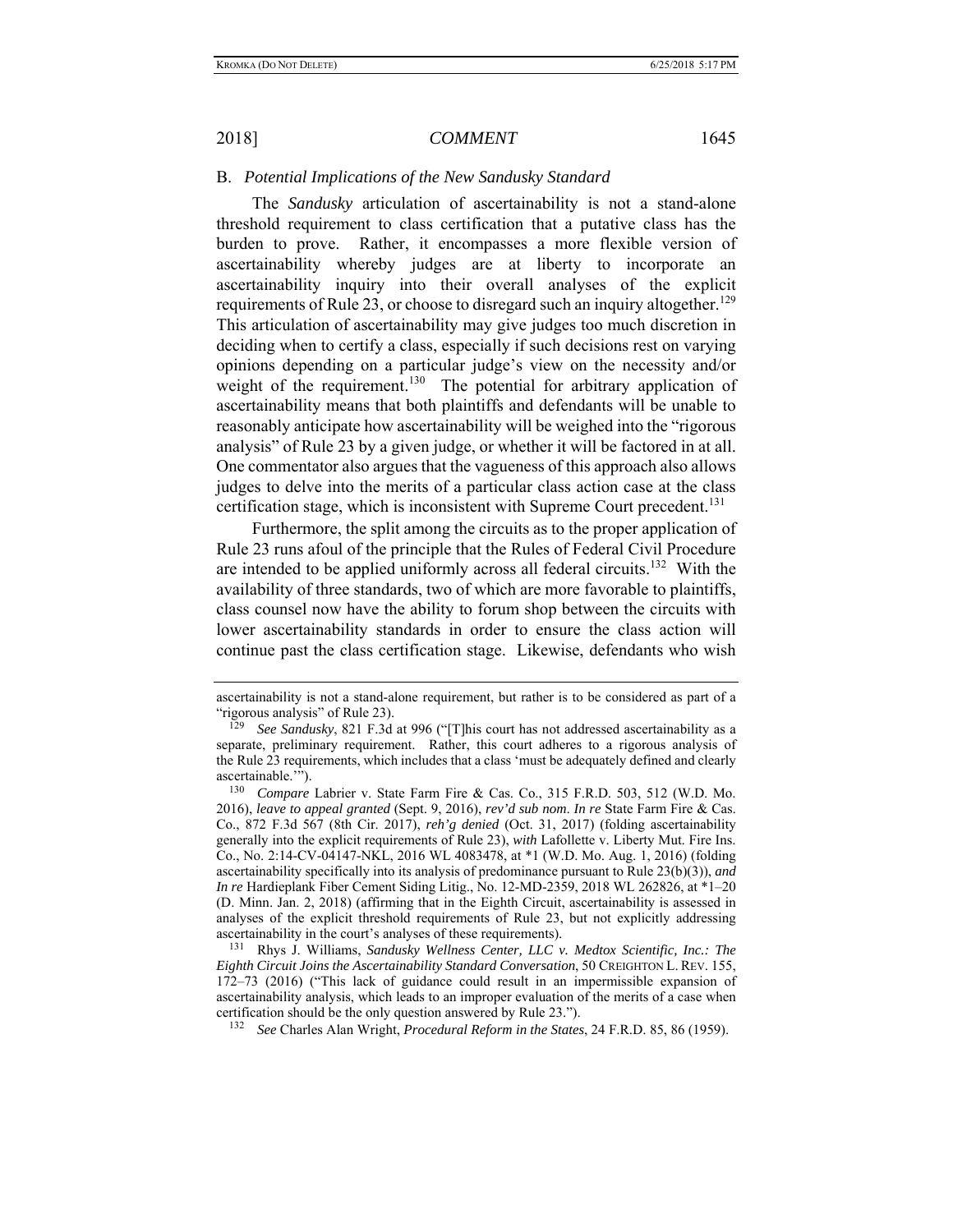to block class certification, assuming legitimate transfer arguments can be made,<sup>133</sup> may attempt to transfer to district courts within the Third Circuit, as the heightened ascertainability requirement gives defendants a better opportunity to block class certification.134 As such, *Sandusky* has deepened the previously existing circuit split by establishing a third ascertainability standard that class plaintiffs may try to utilize in certifying a class and by creating the potential for arbitrary application of the standard within the Eighth Circuit by district court judges.

# VI. THE SUPREME COURT'S RECENT DECISIONS ON RULE 23 SUGGEST IT WOULD ADOPT A "WEAK" FORM OF ASCERTAINABILITY

After the Seventh Circuit rejected the Third Circuit's heightened ascertainability standard in *Mullins*, the Supreme Court was petitioned to review the split, but declined to extend certiorari to the *Mullins* case.135 The Supreme Court again avoided addressing the ascertainability issue by denying certiorari as to a Sixth Circuit decision that also rejected heightened ascertainability.136 In addition to declining to address the issue of an implied ascertainability requirement, recent Supreme Court decisions have focused on the explicit requirements of Rule 23.<sup>137</sup>

In *Comcast Corp. v. Behrend*, the United States Supreme Court explained that at the class certification stage:

a party must not only be prepared to prove that there are in fact sufficiently numerous parties, common questions of law or fact, typicality of claims or defenses, and adequacy of representation ... [t]he party must also satisfy through evidentiary proof at least one of the provisions of Rule  $23(b)$ .<sup>138</sup>

<sup>133 28</sup> U.S.C. § 1404 (2018) governs when party litigants may transfer venue in federal court. Specifically, paragraph (a) under the statute provides that "[f]or the convenience of parties and witnesses, in the interest of justice, a district court may transfer any civil action to any other district or division where it might have been brought or to any district or division to which all parties have consented." 28 U.S.C. § 1404(a). As such, litigants that can make a legitimate case for transfer of venue may be able to have a case transferred from one district court to another that is more desirable to that party.<br> $134 \text{ S}_{28} 28 \text{ H.S.} C_{15} 1404 (2018)$  for the requirement

See 28 U.S.C. § 1404 (2018) for the requirements governing transfer of venue amongst the federal district courts.<br> $\frac{135}{135}$  Direct Digital LL

Direct Digital, LLC v. Mullins, 136 S. Ct. 1161 (2016).

<sup>&</sup>lt;sup>136</sup> Procter & Gamble Co. v. Rikos, 136 S. Ct. 1493 (2016).<br><sup>137</sup> See e.g. Compact Corp. v. Bohrond, 560 U.S. 27, 23.(20

See, e.g., Comcast Corp. v. Behrend, 569 U.S. 27, 33 (2013) (focusing on the explicit requirements of Rule 23 in outlining the required showing of a putative class to certify); Wal-Mart Stores, Inc. v. Dukes, 564 U.S. 338, 363 (2011) (refusing to read substantive provisions into the text of Rule 23).

<sup>&</sup>lt;sup>138</sup> 569 U.S. at 33 (internal quotations and citations omitted).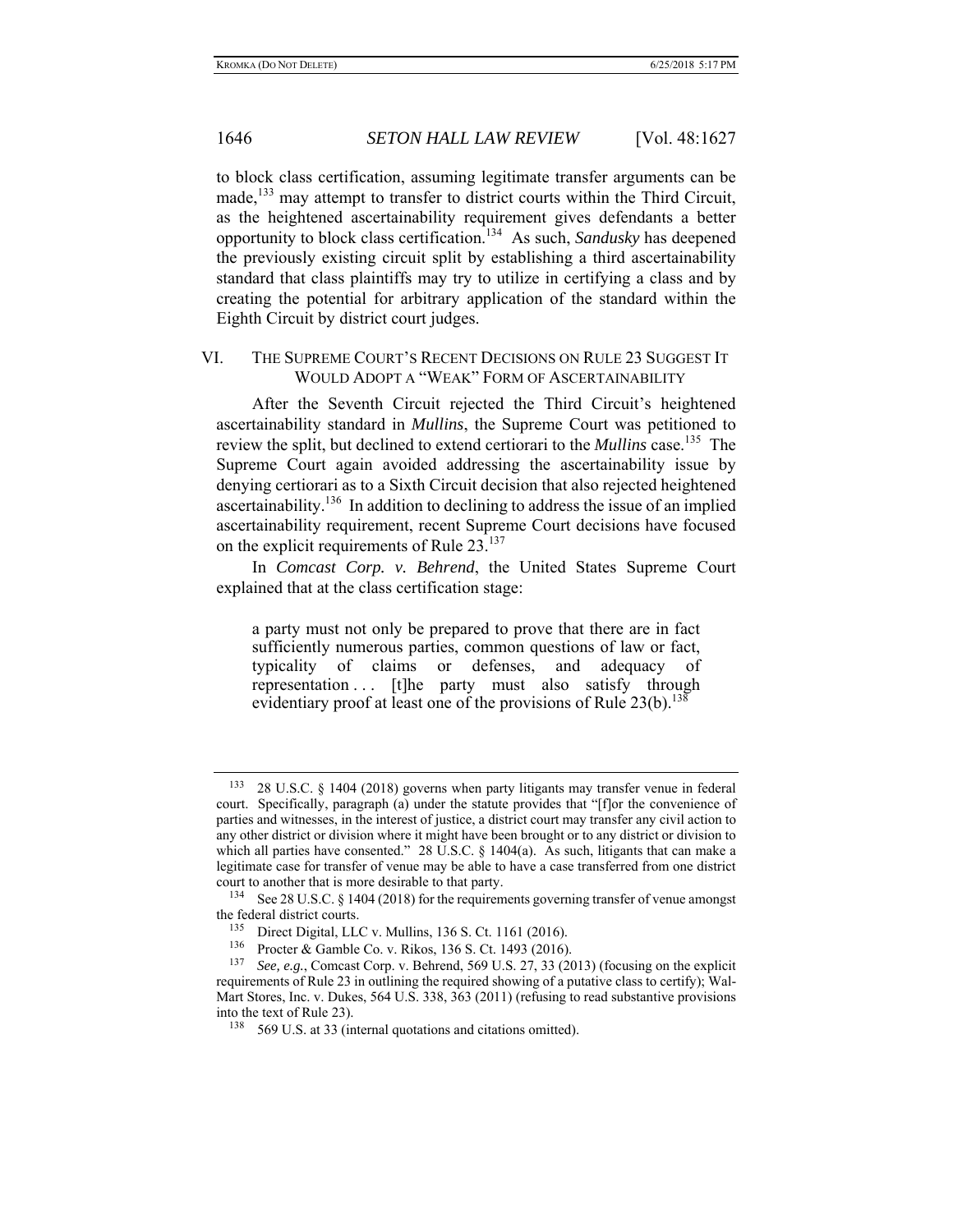In the majority opinion, the Court mentions nothing regarding a showing of ascertainability when expounding upon a putative class plaintiff's burden on a motion for class certification.<sup>139</sup>

Likewise, the Supreme Court in *Wal-Mart Stores, Inc. v. Dukes* also chose not to read substantive provisions into the text of Rule  $23^{140}$ Specifically, the Court refused to clarify Rule 23 based on the Advisory Committee Notes where the suggested clarification had "no basis in the Rule's text" and did "obvious violence to the Rule's structural features."<sup>141</sup> The Court instead held that "it is the Rule itself, not the Advisory Committee's description of it, that governs."142 These decisions demonstrate that the Supreme Court has concerned itself only with the explicit requirements of Rule 23 in assessing issues of class certification.<sup>143</sup> Although some commentators have concluded otherwise,<sup>144</sup> these decisions seem to suggest that if the Supreme Court does decide to address the issue of ascertainability, it is likely to adopt some weaker form of ascertainability, possibly one akin to the Eighth Circuit's articulation which emphasizes the four explicit requirements of Rule 23, or dispense with ascertainability altogether. As will be set out below, however, heightened ascertainability offers a superior standard and, as such, the Advisory Committee should amend the Rule to include an explicit ascertainability requirement modeled after the Third Circuit's two-pronged test.<sup>145</sup>

VII. THE NEED TO AMEND RULE 23 TO INCLUDE AN EXPLICIT ASCERTAINABILITY REQUIREMENT MODELED AFTER THE THIRD CIRCUIT'S HEIGHTENED STANDARD IN THE WAKE OF *SANDUSKY*

# A. *The Heightened Ascertainability Standard Is Superior to the "Weak" Ascertainability Standard for Effective Management of the Class Action Device*

In the wake of *Sandusky*, three versions of ascertainability, each differing in the degree as to the required threshold, now exist among the several circuits, effectively varying a given putative class's ability to certify depending on the circuit in which suit is brought. As noted above, however,

<sup>139</sup> *See id.*

<sup>140 564</sup> U.S. 338 (2011).<br>
141 *Id.* at 338.<br>
142 *Id.* at 363.<br>
143 See also Johnson & I

<sup>143</sup>*See also* Johnson & Levens, *supra* note 31, at 68. 144 *See* Cansler, *supra* note 28, at 1384 (noting that prior to denying review of *Mullins*, the Supreme Court's class action decisions suggested that the Court would be in favor of the heightened standard).

<sup>145</sup> *See infra* Part VII.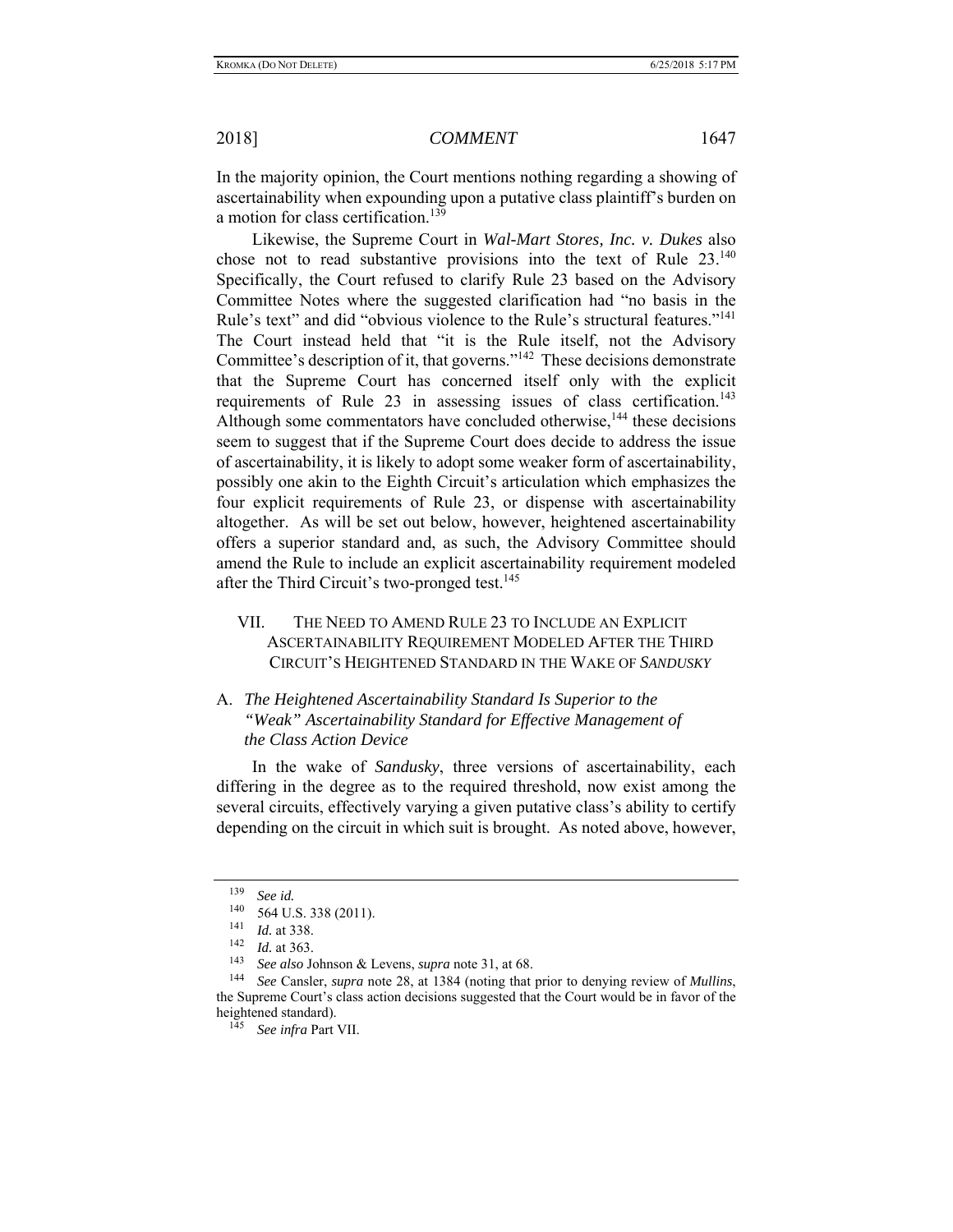the Supreme Court has already twice declined to address this issue,  $146$  and recent decisions involving class actions suggest that the Court's focus on the explicit requirements of Rule 23 would lead it to either adopt a weaker ascertainability standard or reject ascertainability as a threshold requirement altogether. $147$  Thus, because heightened ascertainability is a superior standard, it is incumbent upon the Advisory Committee to address the issue of ascertainability. Specifically, the Advisory Committee should determine that the Third Circuit's heightened standard is the appropriate application of the ascertainably requirement and should amend Rule 23 to include it as an explicit threshold requirement for class certification.

As set forth above, the Third Circuit adopted a heightened ascertainability standard to address four policy concerns, chief among them being administrative convenience.<sup>148</sup> The Seventh Circuit, in rejecting heightened ascertainability, asserted that the Third Circuit's approach places too much emphasis on manageability concerns, potentially barring smallvalue consumer claims.<sup>149</sup> The Seventh Circuit, however, failed to make clear how a "weak" standard will satisfy the need for efficiency that makes common issues predominate under Rule  $23(b)(3)$ .<sup>150</sup> It is also unclear "how this process will work in conjunction with Rule 23(b)(3)'s requirement to satisfy predominance and superiority."<sup>151</sup> In this regard, while the Seventh Circuit raised valid concerns regarding the burden that heightened ascertainability may create for small-value consumer claims, the precision offered by the heightened standard, as compared to the "weak" standard, in managing putative classes at the outset of litigation makes it a more efficient and desirable standard.

Further, heightened ascertainability is not a death knell to a putative class in a small-value consumer class action as portended by the Seventh Circuit. The Third Circuit made clear in *Byrd* that the two-prong test is "narrow" and "does not mean that a plaintiff must be able to identify all class members at class certification—instead, a plaintiff need only show that class members *can* be identified."<sup>152</sup> This does not create some insurmountable obstacle for putative classes in small-value consumer actions to overcome. Rather, it places on plaintiffs a reasonable and sensible burden that they can readily meet.

<sup>146</sup> Direct Digital, LLC v. Mullins, 136 S. Ct. 1161 (2016); Procter & Gamble Co. v. Rikos, 136 S. Ct. 1493 (2016).<br><sup>147</sup> See Compast Corp. v. B

<sup>147</sup> *See* Comcast Corp. v. Behrend, 569 U.S. 27, 27 (2013); *see also Wal-Mart Stores*, 564 U.S. at 338.

<sup>148</sup> *See supra* Part III.

See supra Part III.

<sup>150</sup> *See* Jonker, *supra* note 93.

<sup>151</sup>*See id*. 152 Byrd v. Aaron's Inc., 784 F.3d 154, 165 (3d Cir. 2015) (emphasis added).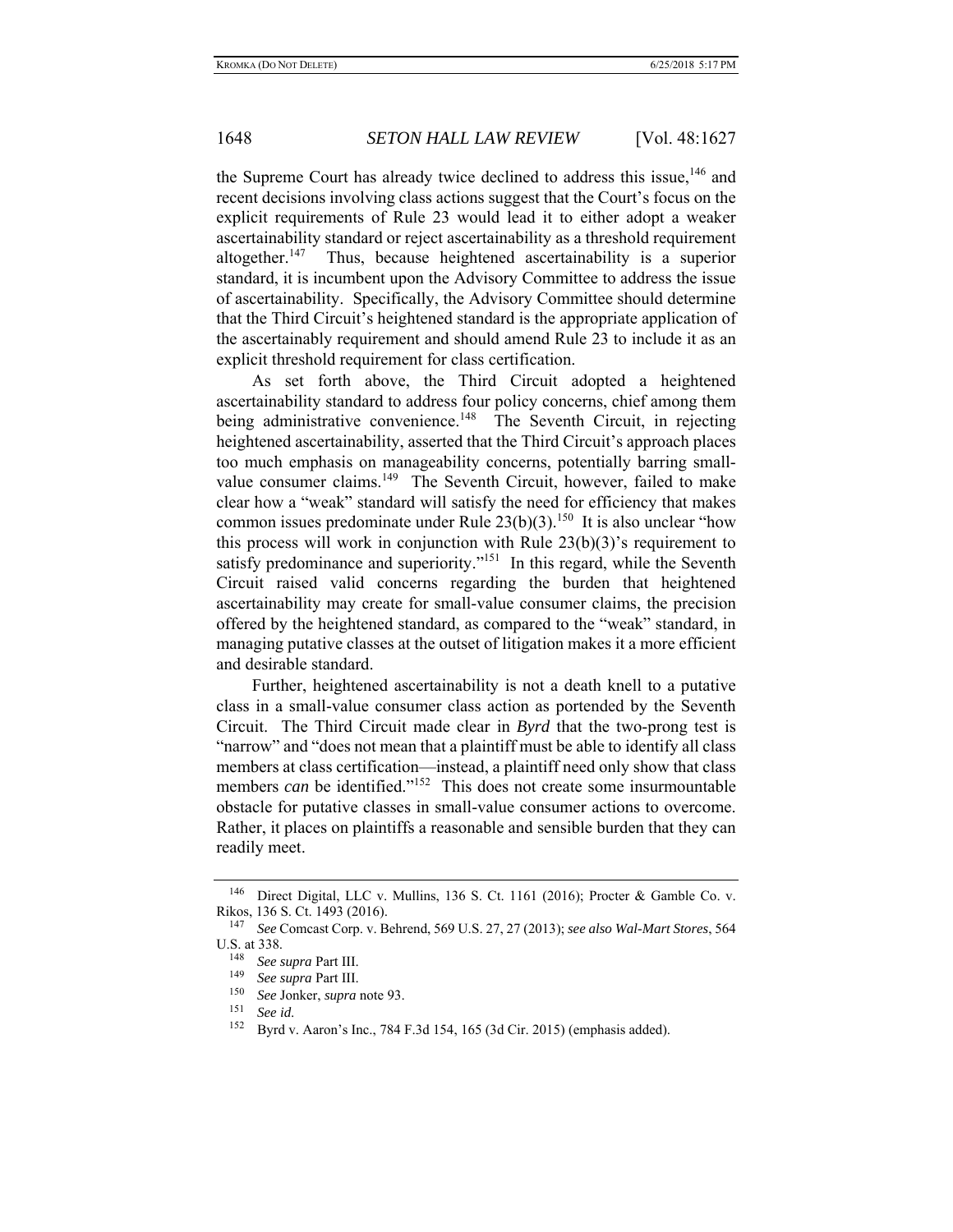For example, in *Martinez-Santiago v. Public Storage*, 153 a consumer class action brought in the District Court of New Jersey, the court found the putative class to be ascertainable in applying the two-prong inquiry articulated in *Byrd*. 154 Specifically, as to *Byrd's* second-prong requiring a mechanism for identifying class members, the court held that it was "relatively straightforward, since it requires only an examination of Defendant's business records."<sup>155</sup> Also, as one commentator has observed, modern technology also affords class plaintiffs facile means for meeting the burdens placed on a putative class under the heightened standard.<sup>156</sup> Thus, while it may be more difficult for small-value consumer claims to certify as class actions under heightened ascertainability, there certainly is more room for small-value consumer claims under the heightened standard than the Seventh Circuit suggests.<sup>157</sup>

# B. *The Heightened Ascertainability Standard Better Comports with the Original Intent of Rule 23*

Furthermore, it has been advanced that the Third Circuit's heightened version of the ascertainability requirement does not comport with the original intent behind amended Rule 23.<sup>158</sup> The heightened standard, however, does in fact comport with the drafter's intent of maintaining efficiency in managing the class action device after amending Rule 23.<sup>159</sup> Particularly, by requiring a putative class to demonstrate membership at the certification stage, the heightened ascertainability standard ensures that small-value consumer claims comply with one of Rule 23's most important purposes: to "achieve economics of time, effort, and expense" through class actions.<sup>160</sup>

158 *See, e.g*., Murphy, *supra* note 35, at 34, 49 (arguing that the heightened ascertainability standard does not comport with the intent of the drafters of Rule 23, as the rule's purpose was to accommodate small-value class actions).<br> $\frac{159}{159}$  Consler, sunra pote 28, et 1387

 $^{153}$  312 F.R.D. 380 (D.N.J. 2015).

 $\frac{154}{155}$  *Id.* at 387.

*Id.* at 388-89.

<sup>156</sup> Stephanie Starek, *Navigating the Ascertainability Spectrum: Analyzing the Policy Rationales Behind the Various Ascertainability Standards as Applied to Small-Value Consumer Class Actions*, 68CASE W. RES. 213, 240–41 (2017) ("Potential class members can simply scan their email for their grocery store receipt and then submit proof that they are class members. Not only can technology help consumers prove their class membership, it can also help courts send adequate notice to class members.").

<sup>&</sup>lt;sup>157</sup> *See* Cansler, *supra* note 28, at 1406.<br><sup>158</sup> *See e.g.* Murphy *supra* note 35 at 3

Cansler, *supra* note 28, at 1387.

<sup>&</sup>lt;sup>160</sup> *See* FED. R. CIV. P. 23(b)(3) advisory committee's note to 1966 amendment ("Subdivision (b)(3) encompasses those cases in which a class action would achieve economies of time, effort, and expense, and promote uniformity of decision as to persons similarly situated, without sacrificing procedural fairness or bringing about other undesirable results.").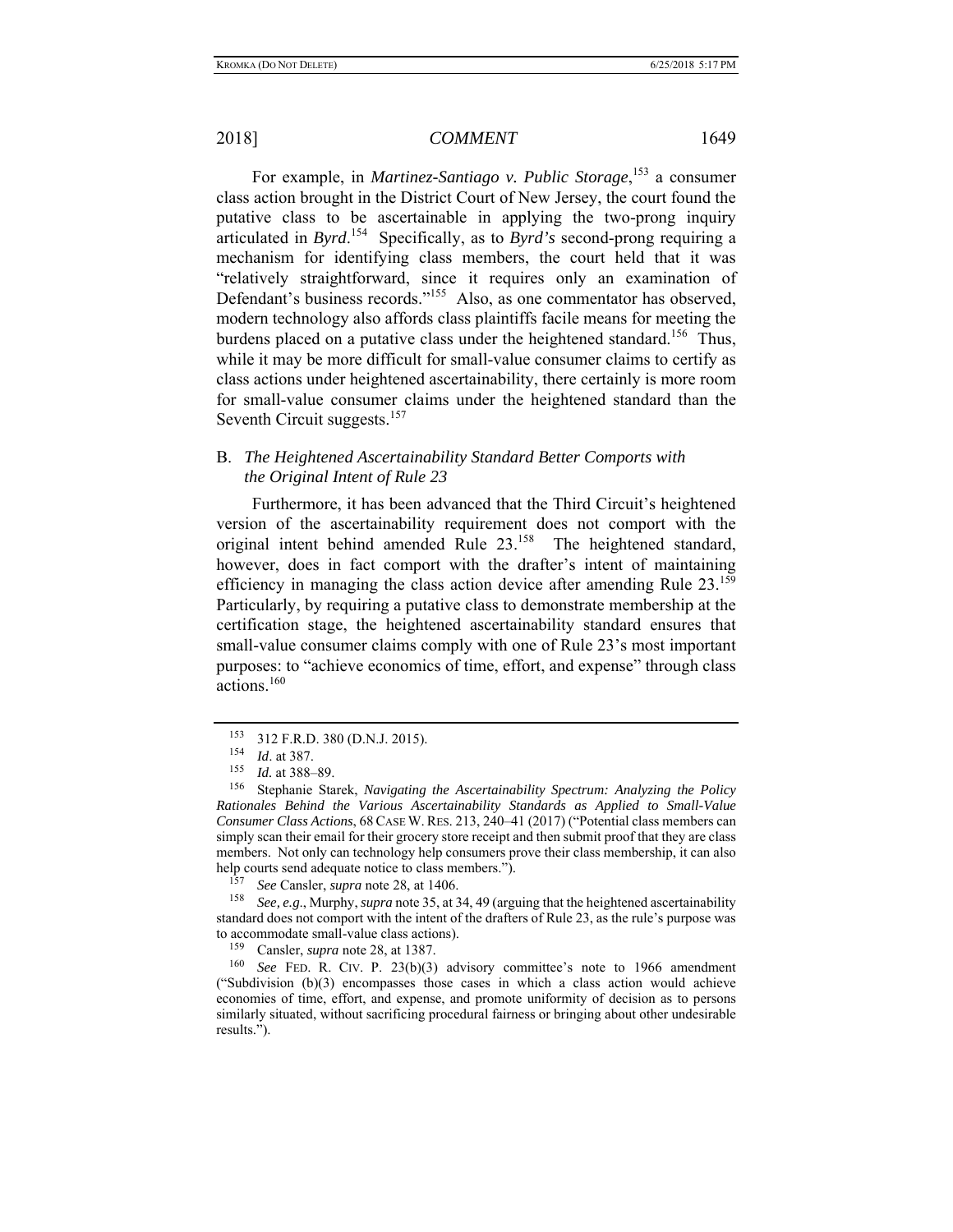The need to effectively manage the administration of class actions became particularly vital after Congress passed CAFA in 2005.<sup>161</sup> This is because CAFA opened the door to federal courts for consumer class action suits that plaintiffs previously could not file in federal court,  $162$  signaling a dramatic change in federal class action jurisprudence not likely contemplated by Rule 23's drafters. The ensuing increase in class actions brought in federal court after CAFA's enactment included suits filed as original proceedings based on diversity jurisdiction.<sup>163</sup> The suits invariably included the kinds of class actions that implicate the concerns voiced by the Third Circuit with respect to administrative convenience. Further, more recently, there has been "a steady increase in consumer class action settlements,"<sup>164</sup> caused, in part, by a boom in small-value consumer class actions such as food labeling actions, consumer privacy actions, and actions involving violations of the TCPA.<sup>165</sup> It is these kinds of class actions that largely implicate the policy concerns voiced by the Third Circuit. The Third Circuit's heightened ascertainability serves to address the real manageability concerns that the drafters had with,<sup>166</sup> and that federal courts face in, certifying putative classes, particularly in a post-CAFA world.<sup>167</sup> Accordingly, heightened ascertainability serves the very ends that motivated the drafters of Rule 23 to amend the rule in the first place.

164 Stephanie Plancich, et al., *Consumer Class Action Settlements: 2010—2013*

*Settlements Increasing, with a Focus on Privacy,* NERA ECONOMIC CONSULTING (Jul. 22, 2014), http://www.nera.com/content/dam/nera/publications/archive2/PUB\_Consumer\_Class  $-\frac{\text{Action}}{165}$ Settlements\_0614.pdf.

<sup>161</sup> *See* 28 U.S.C. § 1332(d) (2018); *see also* Burbank, *supra* note 45, at 1441; Isani & Sherry, *supra* note 38, at 3.

<sup>162</sup> *See* Burbank, *supra* note 45, at 1441; Isani & Sherry, *supra*, note 38, at 3.

<sup>163</sup> *See* LEE III & WILLGING, *supra* note 51, at 6 (reporting statistics on class actions filed as original proceedings in federal courts based on diversity jurisdiction). In the pre-CAFA period studied, diversity class actions filed as original proceedings averaged 11.9 per month. *Id.* That figure increased to 34.5 per month from March 2005 through June 2006. *Id.*

<sup>165</sup> Christopher M. Murphy, *The Rise of Smaller Class Actions*, MWE (Aug. 6, 2014), https://www.mwe.com/en/thought-leadership/publications/2014/08/the-rise-of-smallerclass-actions.

<sup>166</sup> *See* FED. R. CIV. P. 23(b)(3) advisory committee's note to 1966 amendment ("Subdivision (b)(3) encompasses those cases in which a class action would achieve economies of time, effort, and expense, and promote uniformity of decision as to persons similarly situated, without sacrificing procedural fairness or bringing about other undesirable results.").

<sup>167</sup> LEE III & WILLGING, *supra* note 51, at 1–2 (reporting on a study measuring the dramatic increase in class action lawsuits brought in federal courts post-CAFA).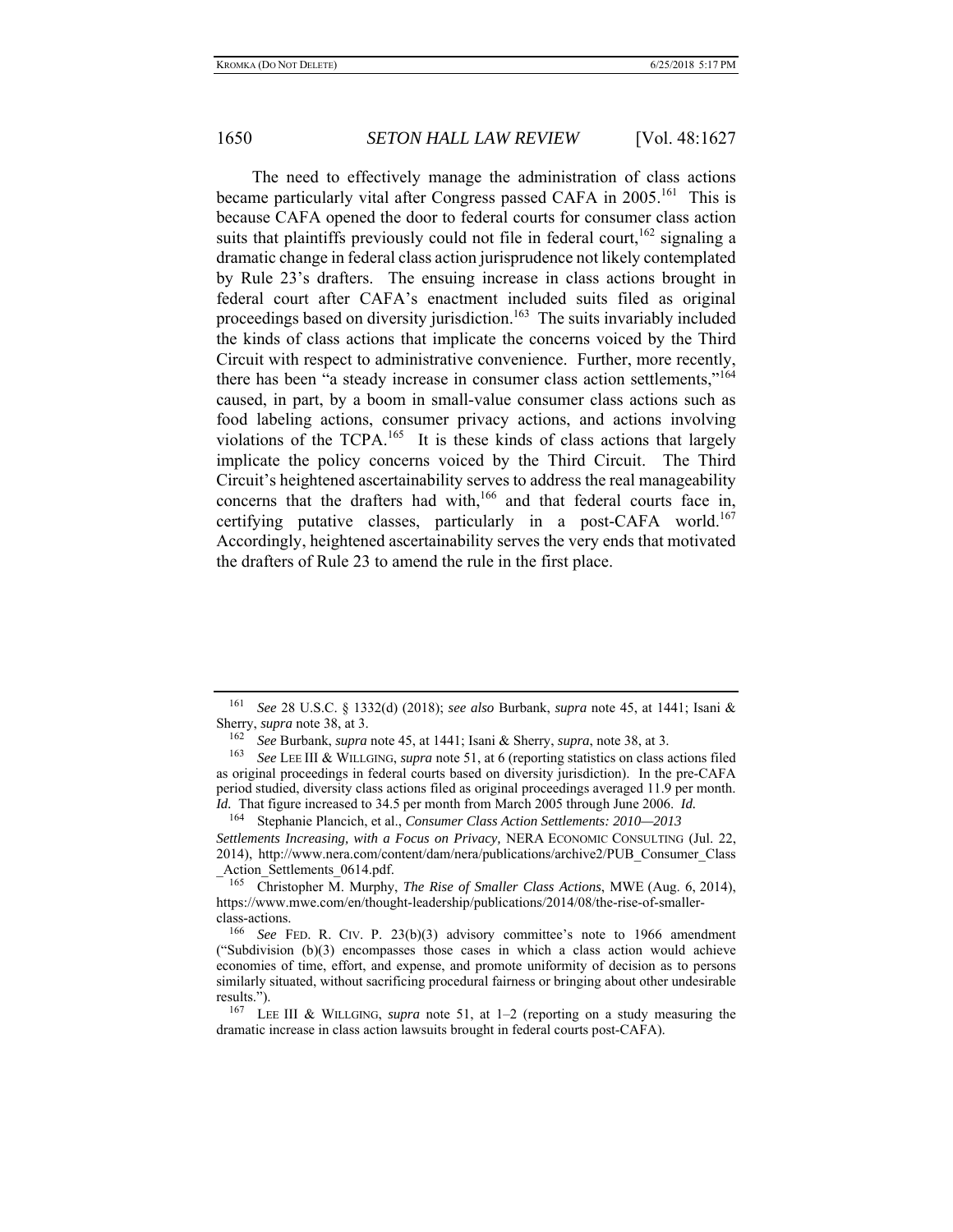#### VIII. CONCLUSION

Uniformity in the rules governing civil procedure in the federal judicial system offers a desirable certainty and predictability to would-be litigants. In the wake of *Sandusky*, however, three distinct applications of "ascertainability" now exist among the federal circuits.<sup>168</sup> The drafters of amended Rule 23 intended to "shake the law of class actions free of abstract categories."169 As such, implied ascertainability has become one such abstraction due to its disparate application as among the federal circuits.<sup>170</sup> Amending Rule 23 to include an explicit ascertainability requirement would shake the law of class actions free from implied ascertainability once and for all.

While others have called for the Advisory Committee to amend Rule 23 to include a "weak" form of ascertainability as adopted by the Seventh Circuit,<sup>171</sup> this Comment takes the position that the Advisory Committee should elect to model its amendment after the two-prong test originally pronounced by the Third Circuit in *Byrd*. 172 This heightened articulation of ascertainability best comports with the intent of Rule 23's drafters, namely the efficient and effective management of the class action device. Given the rise of class actions filed in and removed to federal courts in a post-CAFA world and the continuing trend in the increase of small-value consumer class actions, heightened ascertainability offers the kind of precision needed to ensure that class actions, in all of their immensities and complexities, still remain sufficiently manageable.

While it is not within the scope of this Comment to resolve all inconsistencies among the federal circuits as to their respective applications of Rule 23, this much is clear: under this conception of a newly amended Rule 23, plaintiff classes will still effectively prosecute their claims,

<sup>168</sup> *Compare* Mullins v. Direct Digital, LLC, 795 F.3d 654, 659 (7th Cir. 2015) (articulating a stand-alone, albeit, "weak," implied ascertainability requirement for class certification), *with* Byrd v. Aaron's Inc., 784 F.3d 154, 163 (3d Cir. 2015) (articulating a "heightened," stand-alone, implied ascertainability requirement for class certification), *and* Sandusky Wellness Ctr., LLC v. Medtox Sci., Inc., 821 F.3d 992, 995 (8th Cir. 2016) (holding that ascertainability is not a stand-alone requirement, but rather is to be considered as part of a "rigorous analysis" of Rule 23).

 $^{169}$  Kaplan, *supra* note 29, at 497.<br><sup>170</sup> Murphy, *supra* note 35, at 34.

 $170$  Murphy, *supra* note 35, at 34.

See Murphy, *supra* note 35 for the position that Rule 23 should be amended to include the Seventh Circuit's "weak" version of ascertainability. This position focuses primarily on the potential hurdle posed to small-value consumer class actions under the heightened standard. *Id.*

<sup>&</sup>lt;sup>172</sup> Amending Rule 23 to include an explicit ascertainability requirement modeled after the Third Circuit's heightened ascertainability standard is also consistent with recent congressional efforts to codify heightened ascertainability. *See* Fairness in Class Action Litigation Act of 2017, H.R. 985, 115th Cong.  $\S$  1718(a) (2017). For a discussion of the rationale underlying the promulgation of this bill, see Starek, *supra*, note 156, at 238–39.